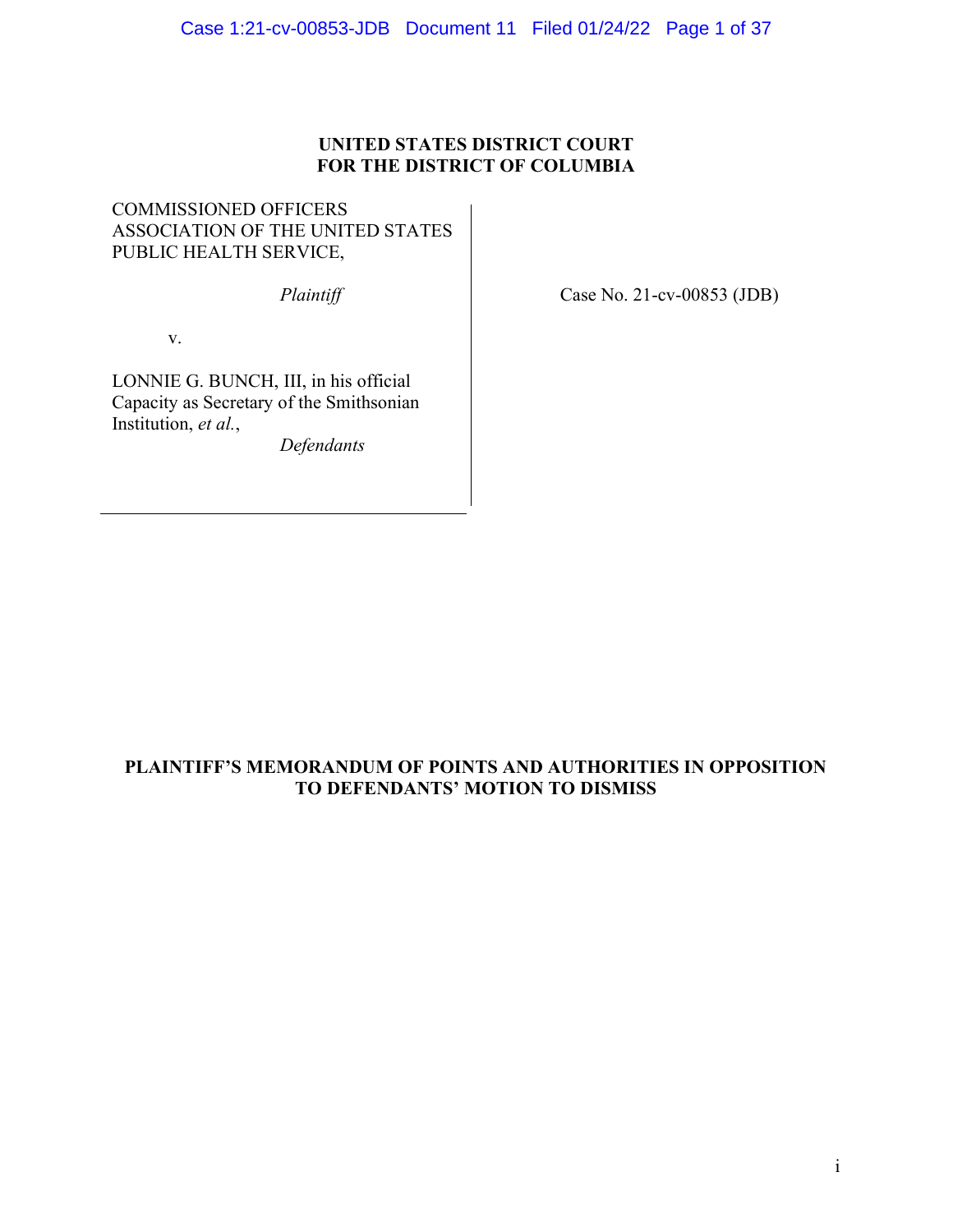## TABLE OF CONTENTS

| A.             |                                                                                                                                                                                                                                                                                                                                                                            |
|----------------|----------------------------------------------------------------------------------------------------------------------------------------------------------------------------------------------------------------------------------------------------------------------------------------------------------------------------------------------------------------------------|
| <b>B.</b>      |                                                                                                                                                                                                                                                                                                                                                                            |
| $C$ .          |                                                                                                                                                                                                                                                                                                                                                                            |
| D.             |                                                                                                                                                                                                                                                                                                                                                                            |
|                |                                                                                                                                                                                                                                                                                                                                                                            |
|                |                                                                                                                                                                                                                                                                                                                                                                            |
| Ι.             |                                                                                                                                                                                                                                                                                                                                                                            |
| A.             | Plaintiff has established organizational standing because it has suffered an injury in<br>fact to its mission of advocating for the status of USPHS and NOAA officers, this injury has<br>a causal connection to Defendants' actions, and the matter can be redressed through a                                                                                            |
| <b>B.</b>      | Plaintiff can satisfy representational standing because its members would have had<br>standing to sue in their own right, the interests they would be seeking to protect are germane<br>to the organization's purpose, and neither the claim asserted nor the relief requested requires                                                                                    |
| Π.             | Plaintiff has sufficiently alleged the facts required for relief to be granted under the Due                                                                                                                                                                                                                                                                               |
| A <sub>1</sub> | Plaintiff has sufficiently alleged a procedural due process claim based on reputational<br>harm by alleging sufficient facts, alongside the facts that the Court can take judicial notice<br>of, to substantiate that the reputational harm caused by the doubting of the full veterancy of<br>USPHS and NOAA officers carries with it tangible impacts on their status 21 |
| <b>B.</b>      | Plaintiff has alleged sufficient facts to substantiate a procedural and substantial due<br>process claim as the statutory language limiting the Memorial to members of the armed<br>forces was a drafting error by Congress, meaning that Native USPHS and NOAA members<br>should have been consulted when planning the Memorial and were entitled to inclusion in         |
| III.           | The political question doctrine does not apply to due process claims 29                                                                                                                                                                                                                                                                                                    |
|                |                                                                                                                                                                                                                                                                                                                                                                            |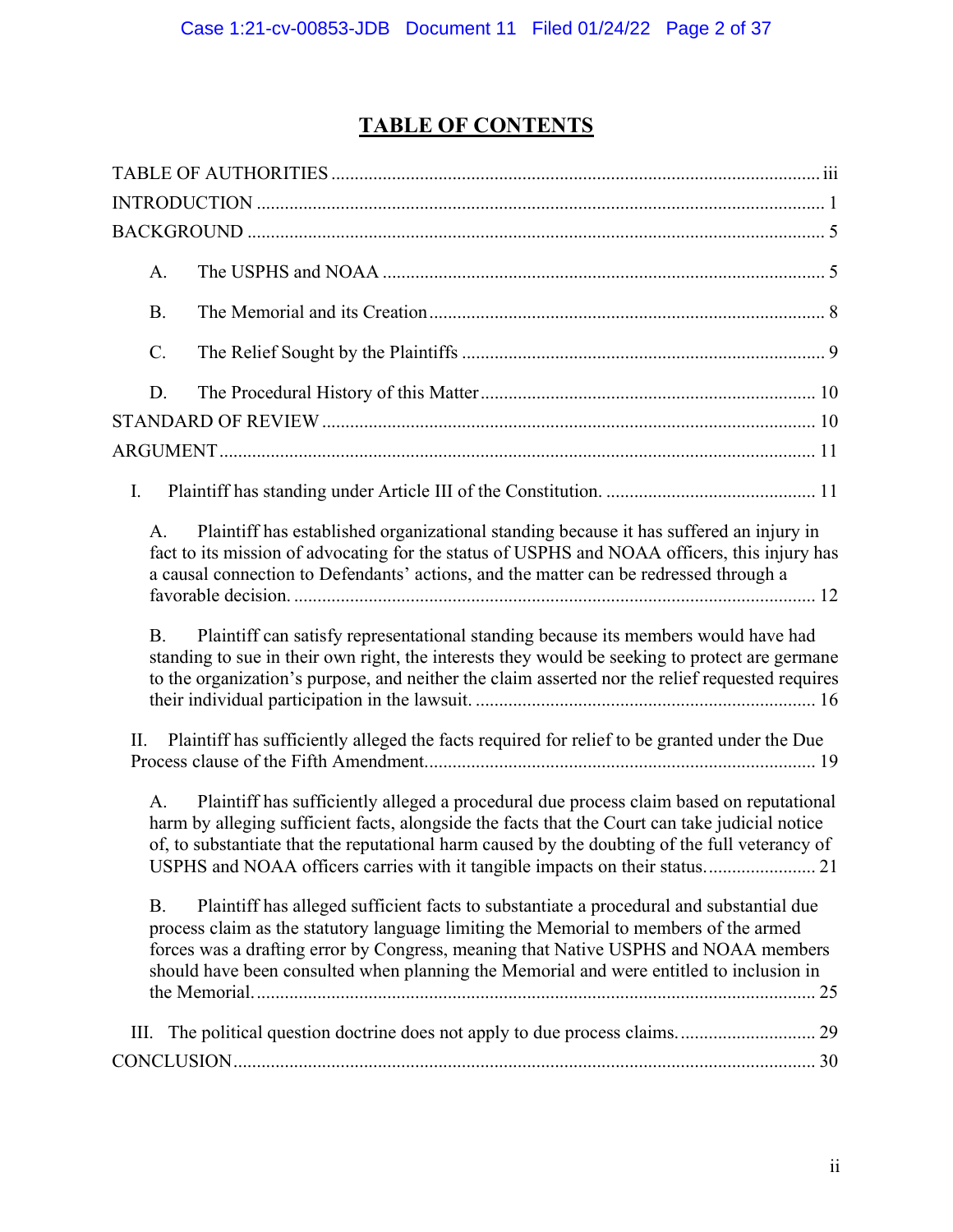### TABLE OF AUTHORITIES

# **Constitutions** U.S. Const. amend. V……………………………………………………….………4, 20. 21, 29. Cases Bell Atlantic Corporation v. Twombly, 550 U.S. 544, 557 (2007)……………………...11, 20, 29. Lujan v. Defenders of Wildlife, 504 U.S. 555, 561 (1992)……………………………...10, 12, 16. Warth v. Seldin, 422 U.S. 490, 518 (1975)……………………………………………………...11. Touhy v. Regan, 340 U.S. 462 (1951)…………………………………………………………...17. Eagle Pharmaceuticals, Inc. v. Azar, 952 F.3d 323, 332-3 (D.C. Cir. 2020)………...4, 20, 25, 28. Food and Water Watch, Inc. v. Vilsack, 808 F.3d 905 (D.C. Cir 2015)…………………….12, 15. PETA v. USDA ("PETA II"), 797 F.3d 1087 (D.C. Cir. 2015)……………,,,,,…………….12, 14. Ralls Corp. v. Commission on Foreign Investment, 758 F.3d 296 (D.C. Cir. 2014)….….4, 29, 30. Equal Rights Ctr. v. Post Props., 633 F.3d 1136 (D.C. Cir 2011)…………..………………….15. Nat'l Ass'n of Home Builders v. EPA, 667 F.3d 6 (D.C. Cir 2011)………..……………………17. El-Shifa Pharmaceutical Industries Co. v. United States, 607 F.3d 836 (D.C. Cir. 2010)……..29. Abigail Alliance for Better Access to Dev. Drugs v. Von Eschenbach, 469 F.3d 129 (D.C. Cir. 2006)…………………………………………………………………………………….13. Trifax Corporation v. District of Columbia, 314 F.3d 641 (D.C. Cir. 2003)..……...20, 21, 24, 25. Jerome Stevens Pharmaceuticals v. FDA, 402 F.3d 1249 (D.C. Cir. 2005)…...…………....10, 11. Sierra Club v. EPA, 292 F.3d 895 (D.C. Cir. 2002)…………………………………………….18. EEOC v. St. Francis Xavier Parochial School, 117 F.3d 621 (D.C. Cir. 1997)………...11, 20, 21. National Treasury Employees Union v. United States, 101 F.3d 1423 (D.C. Cir 1996)………..13. Cutts v. Fowler, 692 F.2d 138 (D.C. Cir. 1982)………………………………………………...28. Citizens for Responsibility & Ethics in Wash. ("CREW") v. U.S. Off. of Special Counsel, 480 F. Supp. 3d 118 (D.D.C. 2020)…………………………..…………………….11, 12, 14, 15.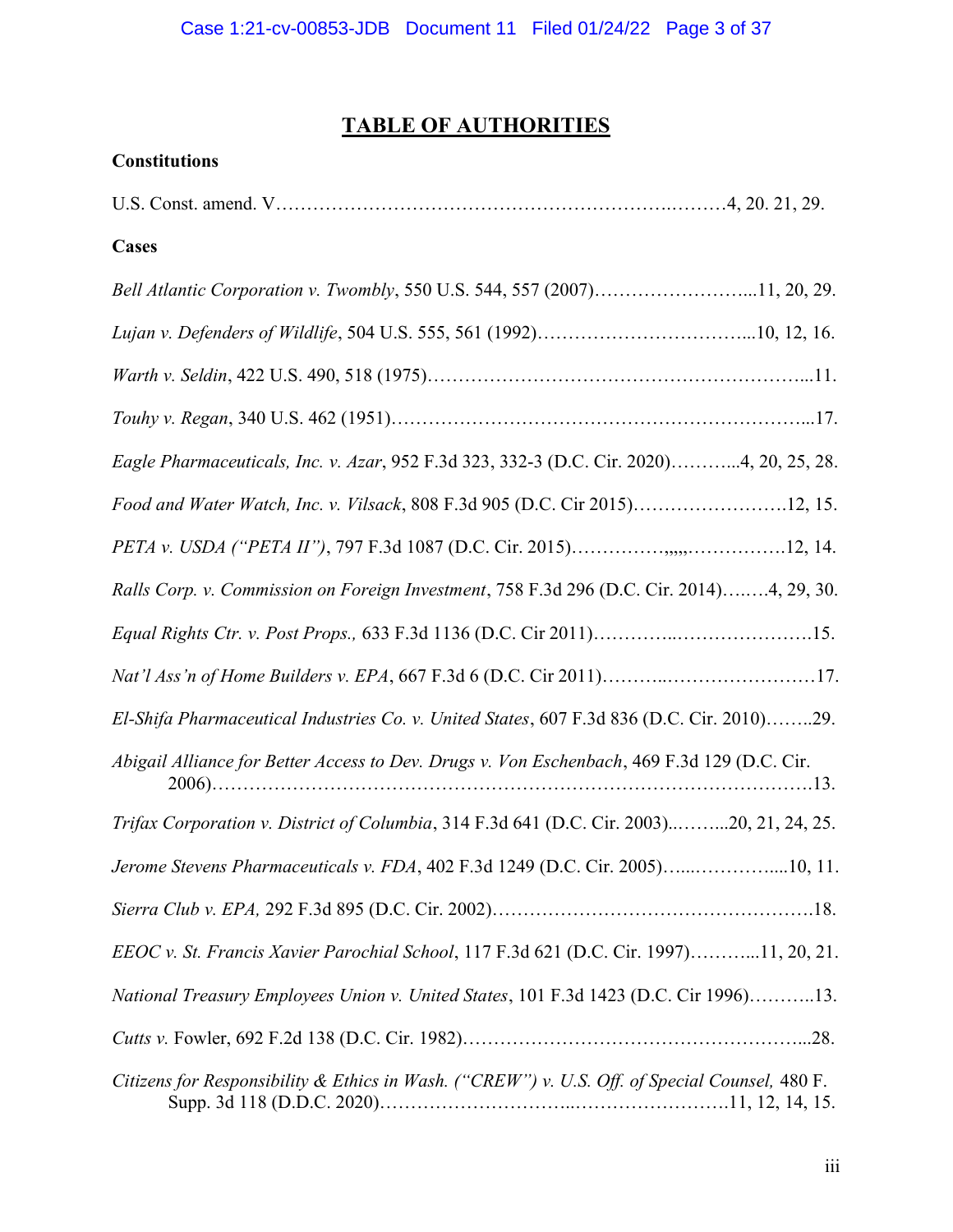| Ctr. for Responsible Sci v. Gottlieb, 346 F. Supp. 3d 29 (D.D.C. 2018)15.             |  |  |
|---------------------------------------------------------------------------------------|--|--|
|                                                                                       |  |  |
| Nat'l Veterans Legal Servs. Program v. United States DOD, 2016 U.S. Dist LEXIS 110492 |  |  |
|                                                                                       |  |  |
|                                                                                       |  |  |
| <b>Statutes</b>                                                                       |  |  |
|                                                                                       |  |  |
|                                                                                       |  |  |
|                                                                                       |  |  |
|                                                                                       |  |  |
|                                                                                       |  |  |
|                                                                                       |  |  |
|                                                                                       |  |  |
|                                                                                       |  |  |
| Native American Veterans Memorial Amendments Act of 2013, 127 Stat. 12088.            |  |  |
| Native American Veterans' Memorial Establishment Act of 1994, 108 Stat. 4067supra.    |  |  |
|                                                                                       |  |  |
|                                                                                       |  |  |
|                                                                                       |  |  |
|                                                                                       |  |  |
|                                                                                       |  |  |
| <b>Rules</b>                                                                          |  |  |
|                                                                                       |  |  |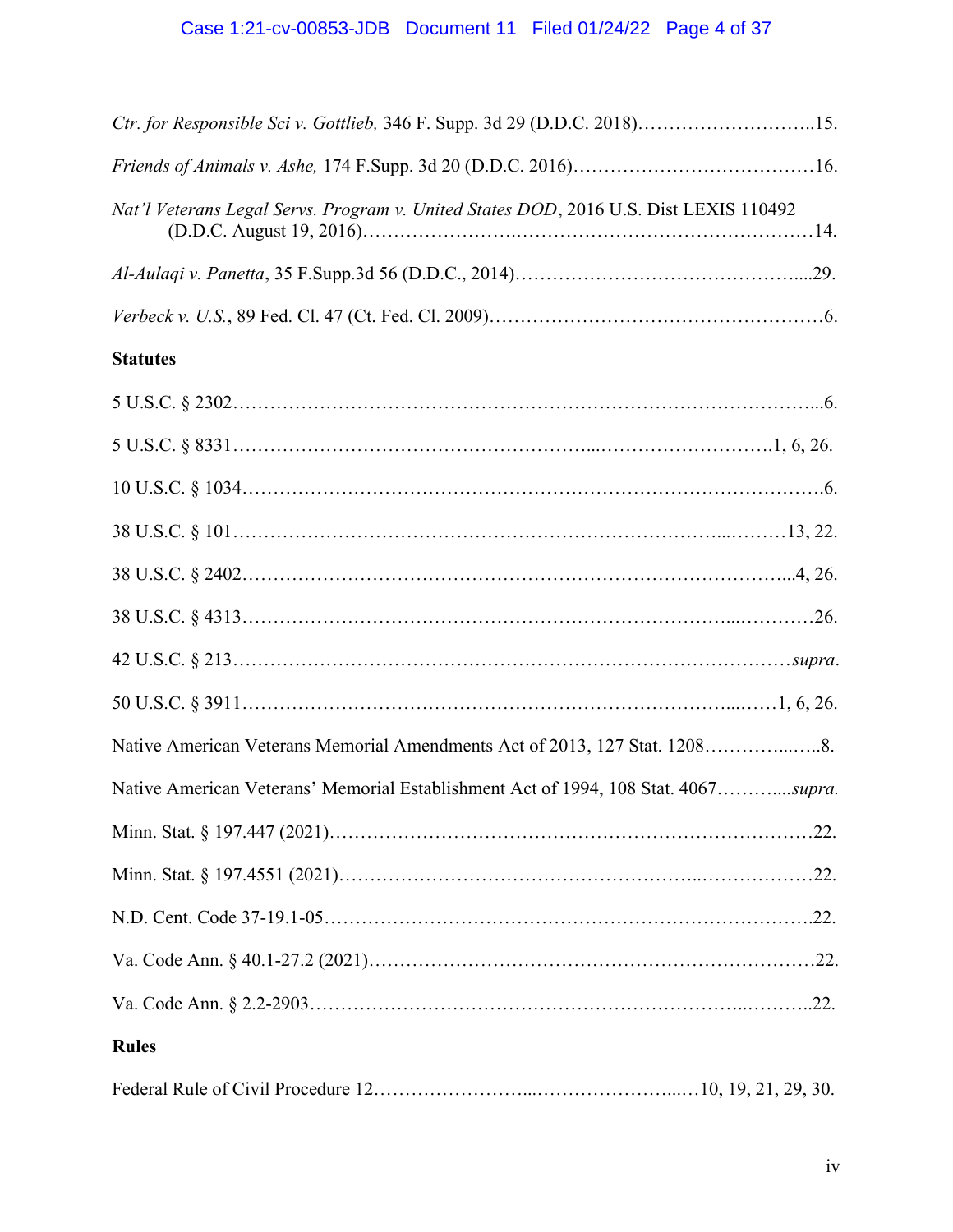## Administrative Publications

| Sara Hylton, Veterans in the Labor Force: 6 Stats, U.S. DEPARTMENT OF LABOR BLOG                                                                                                    |
|-------------------------------------------------------------------------------------------------------------------------------------------------------------------------------------|
| USPHS, USPHS Commissioned Corps Demographics, USPHS.gov (September 25, 2020)7, 27.                                                                                                  |
| COMMISSIONED CORPS OF THE U.S. PUBLIC HEALTH SERVICE, Separations, DCP.PSC.gov (last                                                                                                |
| U.S. DEPARTMENT OF HEALTH AND HUMAN SERVICES, Trump Administration Re-Establishes<br>Ready Reserve Corps as Part of the United States Public Health Service, HHS.gov (June          |
| Memorandum for Acting Assistant Secretary of Health and Human Services for Health from<br>Acting Under Secretary of Defense Paul Levine (May 24, 2016)23.                           |
| GOVERNMENT ACCOUNTABILITY OFFICE, Comptroller General Advisory Opinion B-204126                                                                                                     |
| <b>Court Filings</b>                                                                                                                                                                |
|                                                                                                                                                                                     |
|                                                                                                                                                                                     |
|                                                                                                                                                                                     |
| <b>Other Publications</b>                                                                                                                                                           |
| Dan Diamond, Nation's public health service, deploying to fight covid-19, waits on vaccines,                                                                                        |
| COAUSPHS, Mission and History, COAUSPHS.ORG (last accessed January 23, 2022)13.                                                                                                     |
|                                                                                                                                                                                     |
| J.D. Simkins and Claire Barrett, A 'Warrior Tradition': Why Native Americans continue fighting<br>for the same government that tried to wipe them out, MILITARY TIMES (November 19, |
| Amanda Barroso, The changing profile of the U.S. military: Smaller in size, more diverse, more<br>women in leadership, PEWRESEARCH.ORG (September 10, 2019)6, 26.                   |
| Tony Lombardo, In a First, Public Health Officers Receive DOD Humanitarian Medal,                                                                                                   |
| Megan Hammons, NOAA, USPHS Veterans Now Eligible for Free VA Photo ID Cards,                                                                                                        |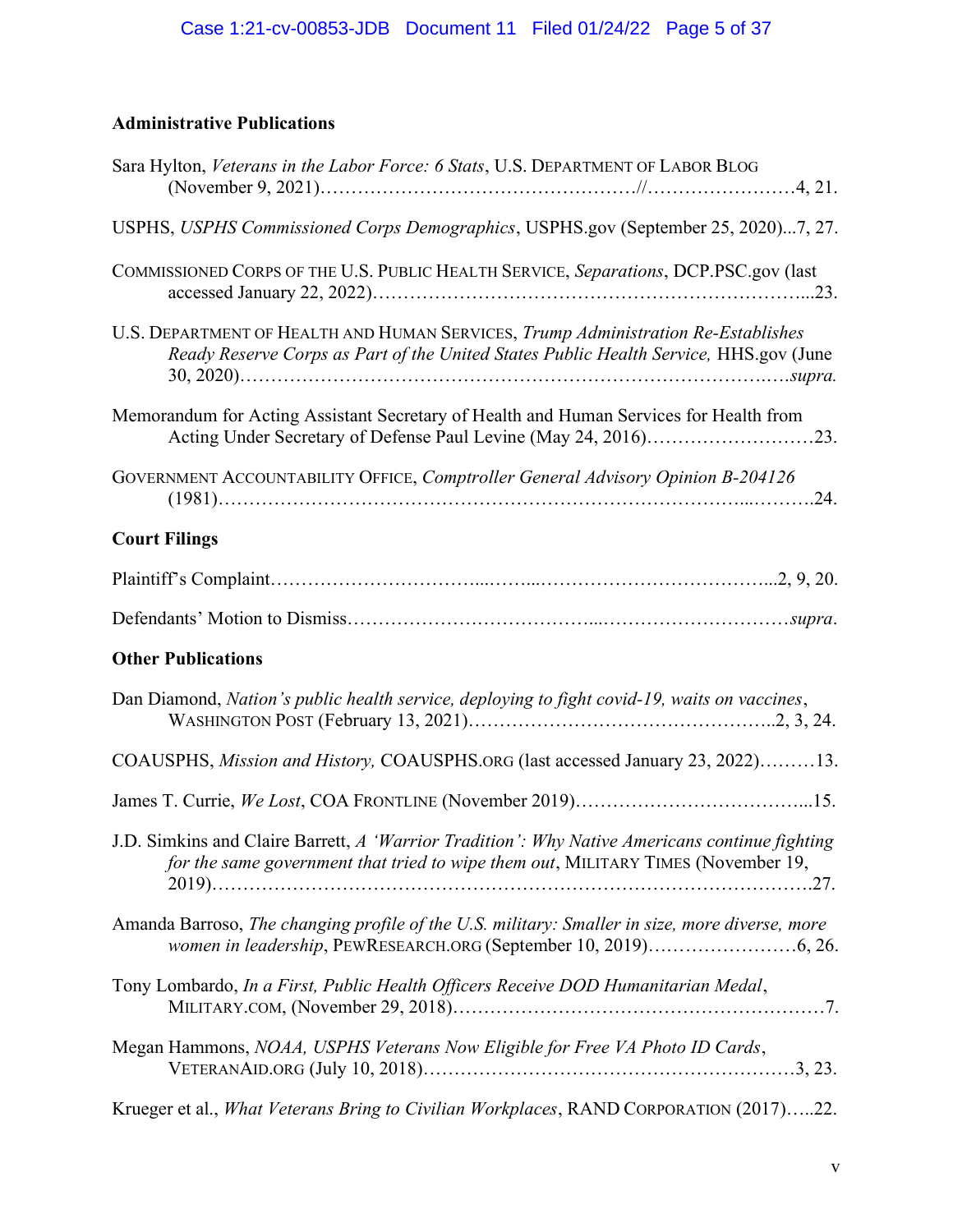Rear Admiral Boris Lushniak, Update on the U.S. Public Health Response to the Ebola Outbreak, reprinted in PUBLIC HEALTH REPORTS, Volume  $130(2)$ , Mar-Apr. 2015…....5.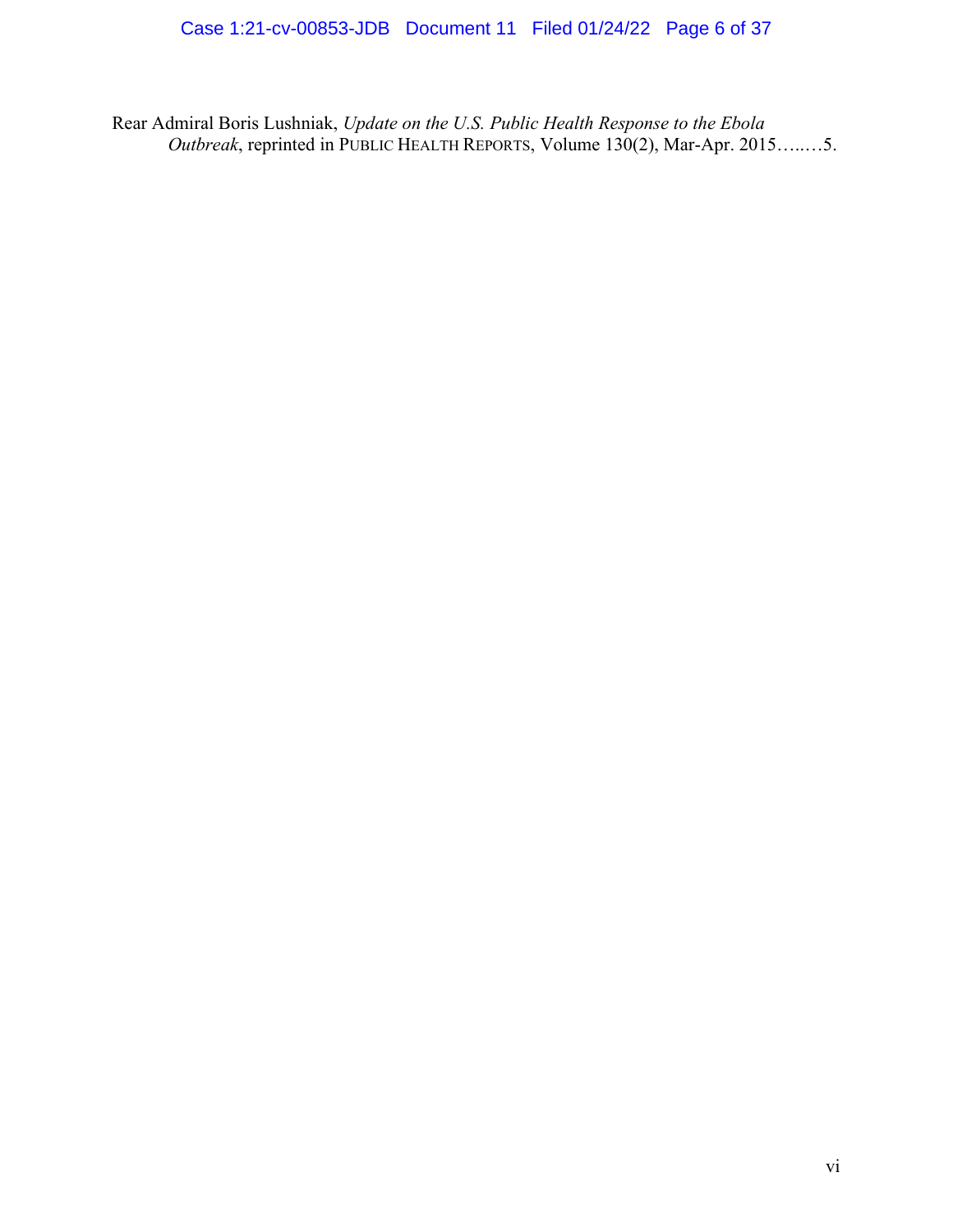#### INTRODUCTION

On March 30, 2021, Plaintiff Commissioned Officers Association of the U.S. Public Health Service ("Plaintiff") filed suit under the Due Process clause of the Fifth Amendment of the U.S. Constitution to compel Defendants Lonnie G. Bunch, III, in his official capacity as the Secretary of the Smithsonian Institution, Machel Monenerkit, in her official capacity as the Acting Director of the Smithsonian Institution's National Museum of the American Indian ("NMAI"), and the United States of America ("Defendants") to include the seals of both the U.S. Public Health Service ("USPHS") and the National Oceanic Atmospheric Administration ("NOAA") on the National Native American Veterans Memorial (the "Memorial").

The USPHS and NOAA stand alongside the six armed forces to form the eight uniformed services, who all proudly wear their country's uniform, are deployed in service to their nation, and, under statute, are considered to be veterans and entitled to all the benefits of veterancy. USPHS service members have been deployed by their country across the globe, in every major conflict and peacetime operation this country has faced, nearly 900 commissioned officers serving in Iraq and 4,500 being deployed to fight the COVID-19 pandemic. U.S. DEPARTMENT OF HEALTH AND HUMAN SERVICES, Trump Administration Re-Establishes Ready Reserve Corps as Part of the United States Public Health Service, HHS.gov (June 30, 2020).<sup>1</sup> In fact, both the USPHS and NOAA were specifically uniformed to ensure that they were protected under the laws of war. Yet, despite being veterans on paper, their service is often forgotten or denigrated. Even the institutions tasked with providing them the benefits they are due as veterans forget that they serve all eight of the uniformed services, not just the six armed forces. This has extended to

1

https://web.archive.org/web/20210114174756/https://www.hhs.gov/about/news/2020/06/30/trum p-administration-re-establishes-ready-reserve-corps-as-part-of-the-us-phs.html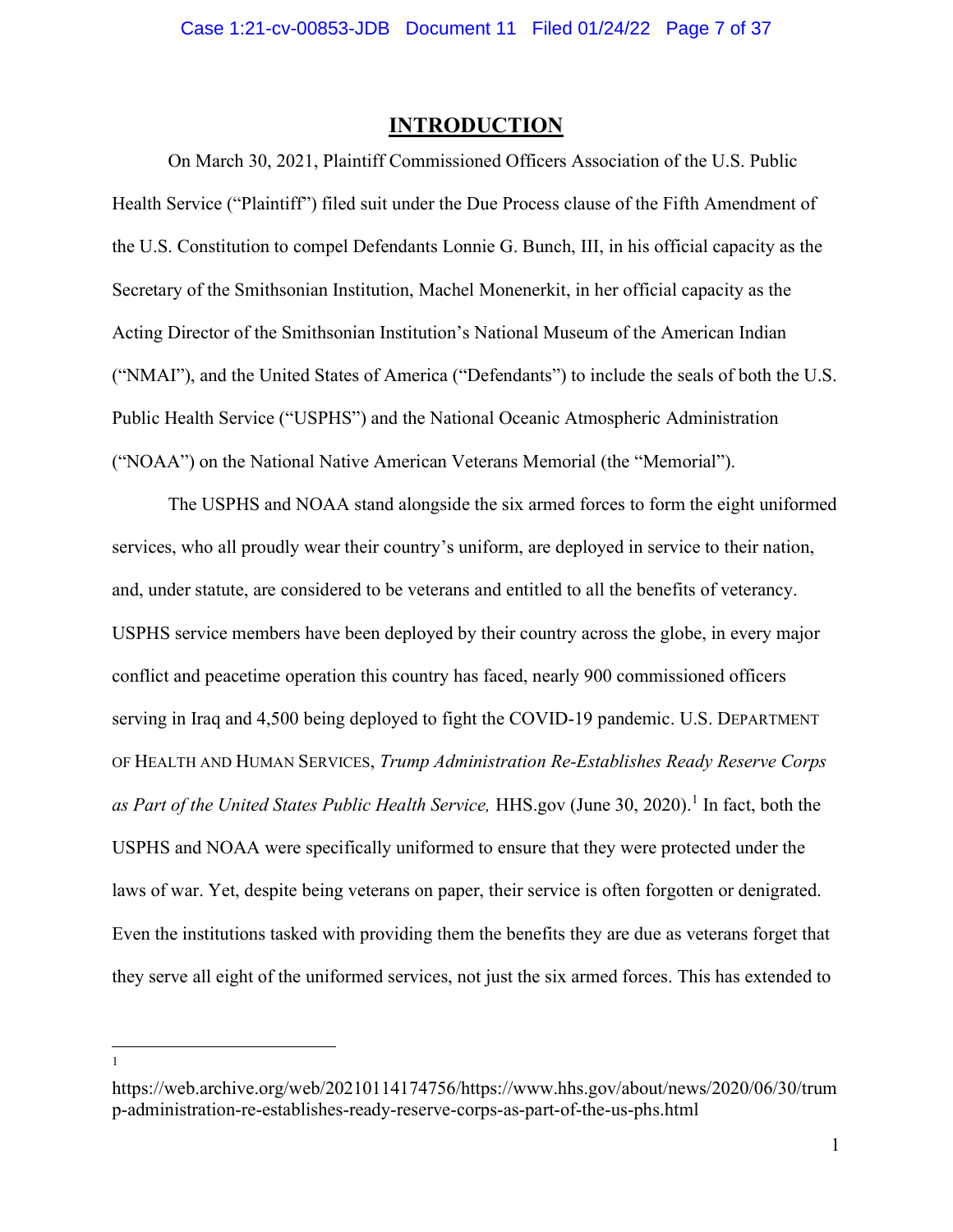#### Case 1:21-cv-00853-JDB Document 11 Filed 01/24/22 Page 8 of 37

military healthcare facilities denying COVID vaccines to USPHS officers, on the grounds that they weren't "military", even as they were deployed on what is statutorily defined as military service, risking their lives fighting the pandemic. 5 U.S.C.§ 8331(13)(b); 42 U.S.C. § 213; 50 U.S.C. § 3911(2)(B); Dan Diamond, Nation's public health service, deploying to fight covid-19, *waits on vaccines*, WASHINGTON POST (February 13, 2021).<sup>2</sup> They are also denied most of the societal benefits given to veterans, thanks to the perception of them not being "real" veterans.

Defendants, through completely failing to consult Native USPHS and NOAA veterans, and failing to include their seals on the Memorial, have helped propagate this societal denigration of the honorable service, and rightfully earned veteran status, of USPHS and NOAA veterans. Congress clearly intended for the Memorial to be a memorial to all Native veterans, and by excluding those two branches, Defendants teach the public that the USPHS and NOAA are not "real" veterans. See Native American Veterans' Memorial Establishment Act of 1994, 108 Stat. 4067 at § 2(6).

In order to end this harm, Plaintiff's filed suit under the Fifth Amendment's Due Process Clause, alleging that Defendants did not grant sufficient procedural due process before inflicting this reputational harm, a harm which carries with it clear tangible impacts. See Complaint at ¶¶ 63, 64, 67. In addition, Plaintiff alleges that Defendants did not grant them sufficient procedural due process through Defendants' failure to consult USPHS and NOAA veterans when designing the Memorial, and also engaged in a substantial due process violation by failing to include the emblems of the two branches on the Memorial. *Id.* at  $\P$  61-2. Defendants now seek to move to dismiss Plaintiff's complaint on the grounds that Plaintiff lacks standing and has not sufficiently alleged the facts required to establish the due process violations. See generally Defendants'

<sup>&</sup>lt;sup>2</sup> https://www.washingtonpost.com/health/2021/02/13/covid-vaccines-public-health-service/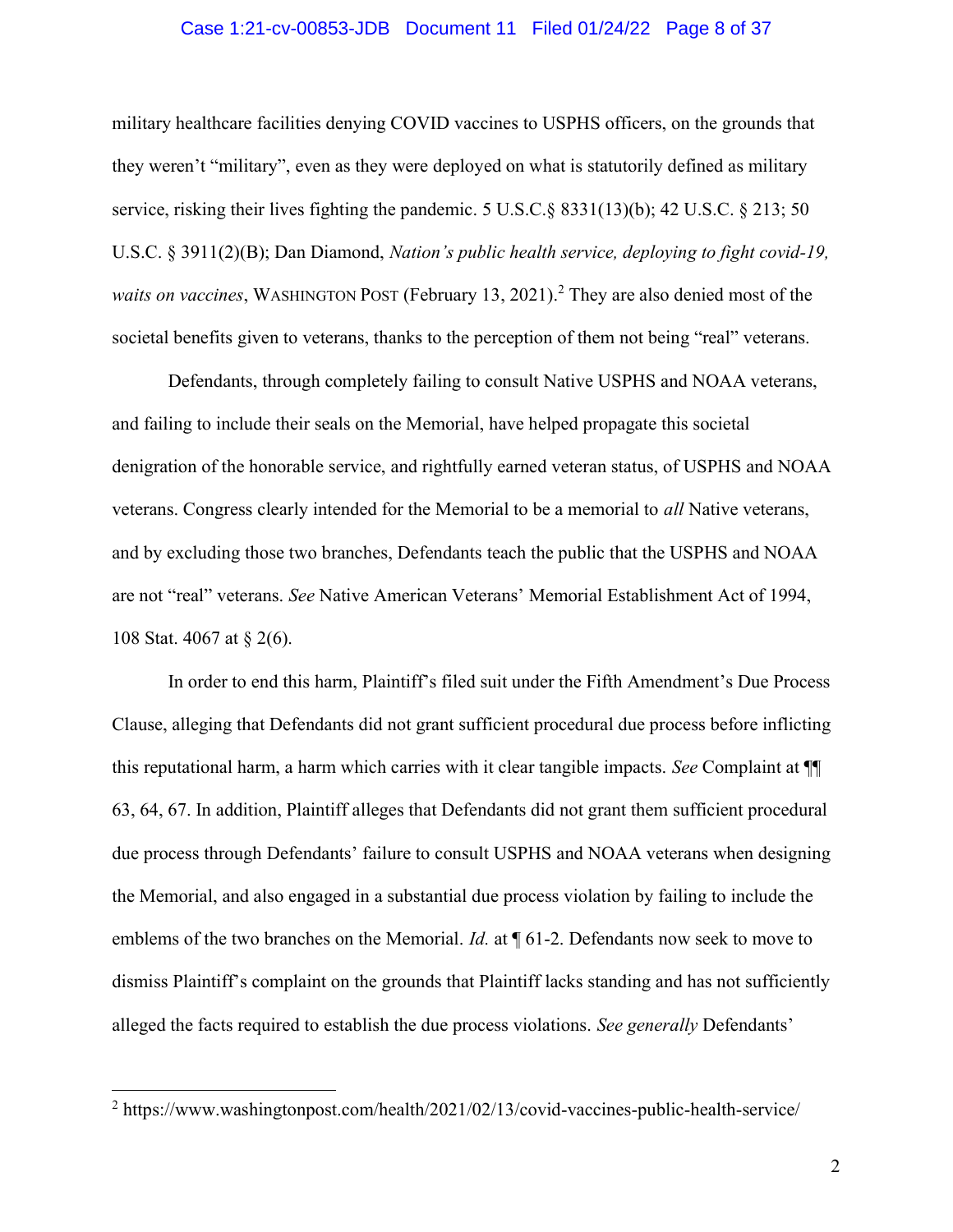#### Case 1:21-cv-00853-JDB Document 11 Filed 01/24/22 Page 9 of 37

Motion to Dismiss. They claim that Native USPHS veterans, and Plaintiff, had no statutory right to be consulted on, or included in, the Memorial, and that Plaintiff has not alleged a tangible impact of the claimed reputational harm. Id. at 1-2. In addition, Defendants claim that this action is barred by the political questions doctrine. Id.

First, Plaintiff has both organizational and representational standing. It has suffered an injury in fact to its mission of advocating for the veteran status of USPHS and NOAA service members, this injury has a causal connection to Defendants actions and was incurred as a result of correcting the damage caused by Defendant, and it can be redressed through a favorable decision. This satisfies the requirements for organizational standing. In addition, its Native members would have standing to sue in their own right, this suit is germane to the Plaintiff's interests, and it does not require their individual participation. This satisfies the requirements for representational standing.

Second, Plaintiff has alleged sufficient facts, including through facts this Court may take judicial notice of, to establish that the reputational harm caused by the denial of the veteran status due to USPHS and NOAA veterans carries with it substantial tangible impacts. This includes the denial of COVID vaccinations, as illustrated above, even when USPHS service members were on the frontlines of the pandemic, difficulties in obtaining veteran's benefits due to ignorance as to their status, and the denial of wider societal benefits. See, Diamond, supra.; see Megan Hammons, NOAA, USPHS Veterans Now Eligible for Free VA Photo ID Cards, VETERANAID.ORG (July 10, 2018).<sup>3</sup> This is particularly salient for Native USPHS veterans, as ethnic minority groups see a particularly stark difference in employment between veterans and non-veterans, meaning that societal ignorance or denial as to their veteran status carries clear

<sup>3</sup> https://www.veteranaid.org/blog/noaa-usphs-veterans-now-eligible-for-free-va-photo-id-cards/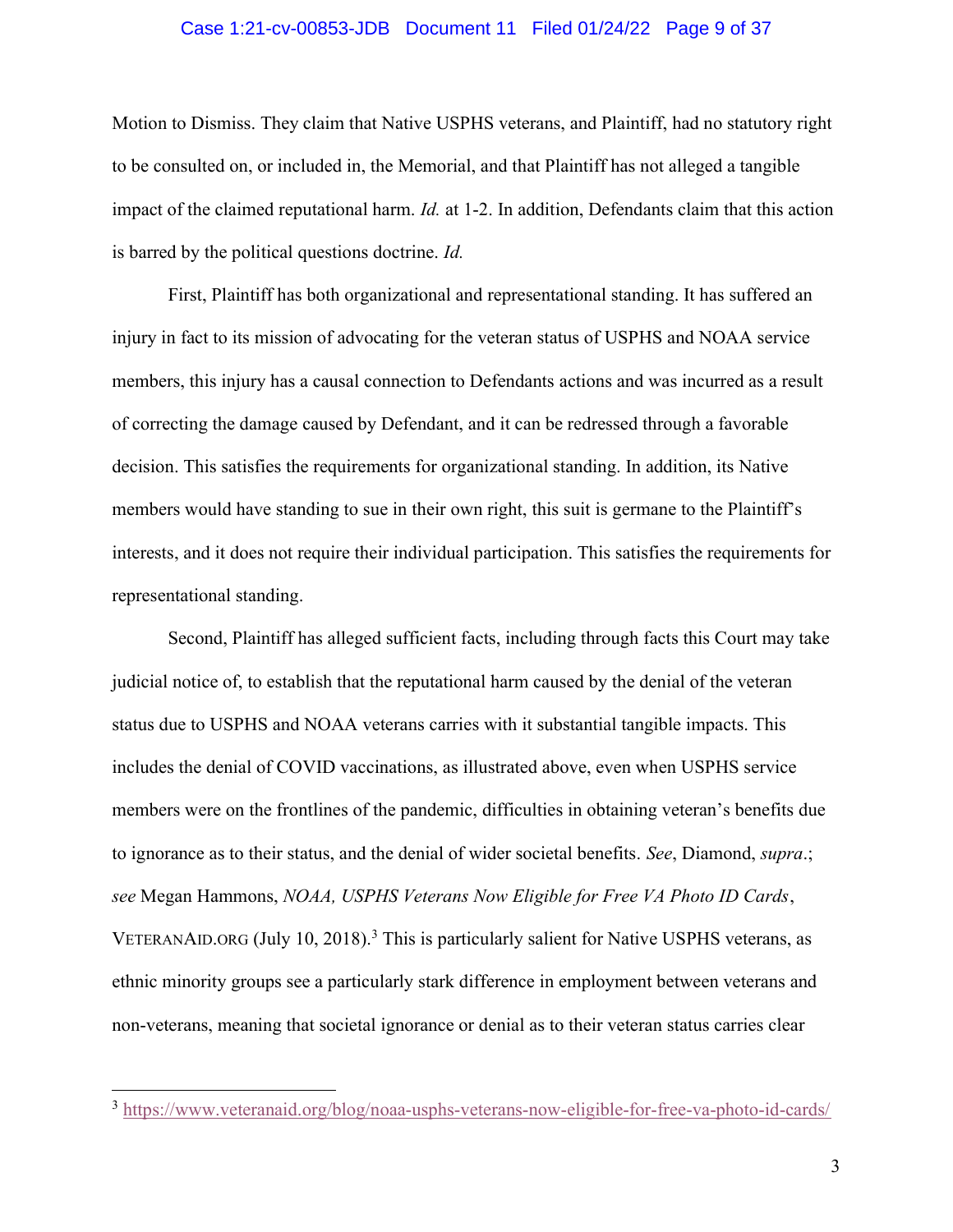#### Case 1:21-cv-00853-JDB Document 11 Filed 01/24/22 Page 10 of 37

consequences for both employment and promotion. See Sara Hylton, Veterans in the Labor Force: 6 Stats, U.S. DEPARTMENT OF LABOR BLOG (November 9, 2021).<sup>4</sup> In addition, Congress' intent is determined as of the enacting of the 1994 and 2012 bills authorizing, and modifying the authorization, of the Monument. This intent, when combined with the wider grant of veterans benefits to USPHS and NOAA officers when Congress is prompted, reveals that the absence of the uniformed services was a drafting error as a matter of historical fact. See Eagle Pharmaceuticals, Inc. v. Azar, 952 F.3d 323, 332-3 (D.C. Cir. 2020); see, e.g., 42 U.S.C. § 213(d). Congress often forgets the uniformed services, but invariably extends the benefits of veterancy, including memorialization, such as through burial in Arlington Cemetery, when reminded. Id; 38 U.S.C.§ 2402. The statutory language limiting the Memorial for all Native veterans to only the armed forces was thus a clear drafting error driven by a forgetting of the other two uniformed services, not a conscious choice. See 108 Stat. 4067 at  $\S$  2(6). This grants Native USPHS and NOAA veterans both the procedural right to be consulted on the Memorial, which did not occur, and the substantive right to be included in the Memorial, which also did not occur. Denial of both without sufficient due process is thus a violation of the Due Process clause. Const. amend. V.

Third, the political question doctrine does not apply to due process claims, even when the most important policy questions are at stake, because interpretation of the constitution is firmly within the scope of the powers allocated to the Judiciary. See Ralls Corp. v. Commission on Foreign Investment, 758 F.3d 296, 314 (D.C. Cir. 2014).

<sup>4</sup> https://blog.dol.gov/2021/11/9/veterans-in-the-labor-force-6-stats#chart4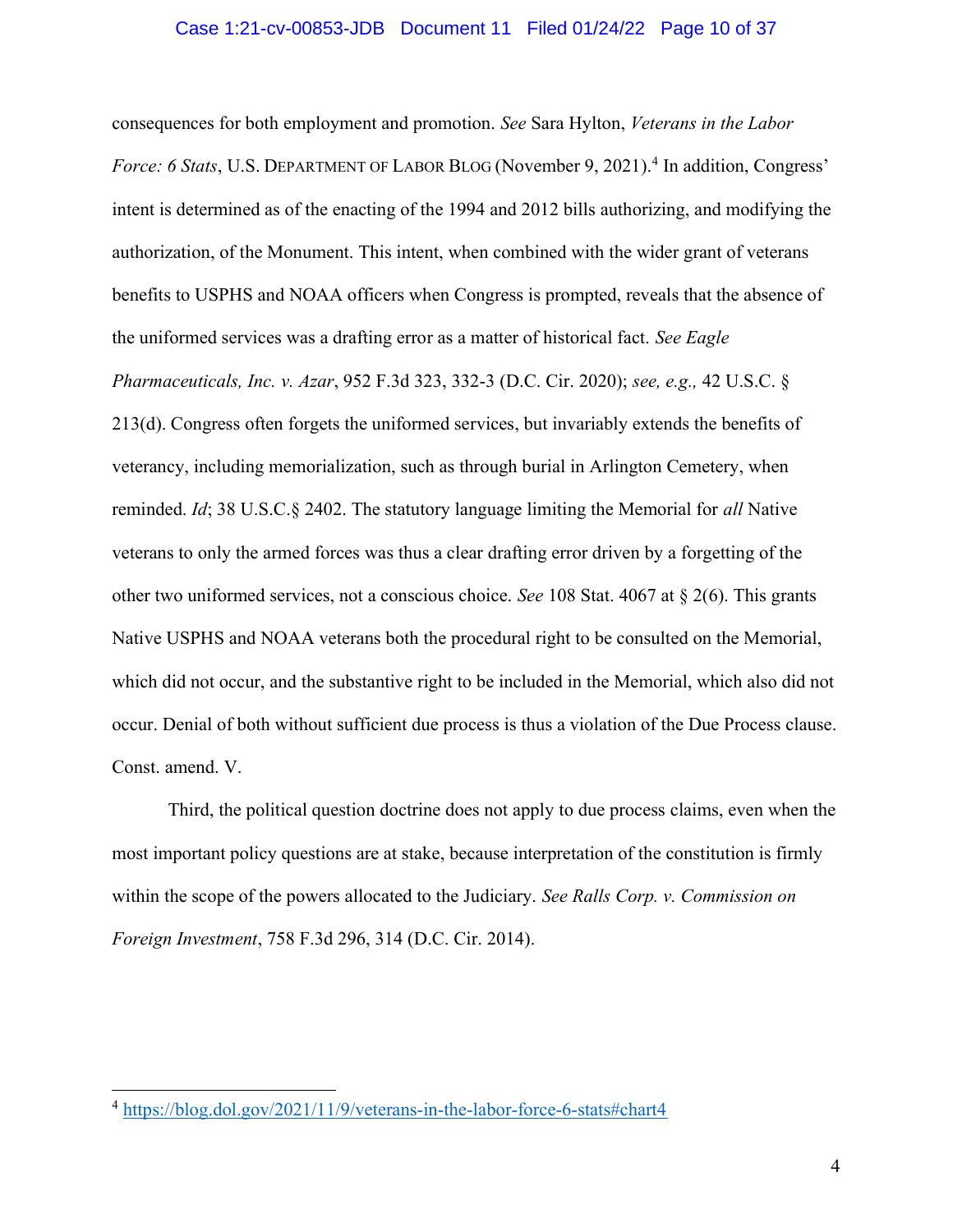#### **BACKGROUND**

#### A. The USPHS and NOAA

 The USPHS and the commissioned officers of NOAA are uniformed services subject to full militarization during times of war. 42 U.S.C. § 213. The USPHS, in particular, has been providing medical services to the Coast Guard for more than two centuries, wearing the Coast Guard's uniforms and serving on cutters and at shore stations. USPHS and NOAA members are all commissioned officers and are deployed at home and abroad in operations during times of both peace and war. Exhibit 1, September 19, 2018, Letter from the Military Coalition. In fact, NOAA was transformed into a unformed service in order to ensure that NOAA officers serving their nation in warzones received the protections offered to enemy combatants under the laws of war. Both branches have made significant contributions and sacrifices while serving their nation, including deaths while on deployment, and USPHS and NOAA officers have been awarded Distinguished Service Medals, Legions of Merit, Purple Hearts, and Bronze Stars. Id. The USPHS, in particular, has been deployed into crisis zones to help fight pandemics both abroad, during the 2014-2015 Ebola Pandemic, and at home, during the Covid Pandemic. See U.S. DEPARTMENT OF HEALTH AND HUMAN SERVICES, Trump Administration Re-Establishes Ready Reserve Corps, supra; see Rear Admiral Boris Lushniak, Update on the U.S. Public Health Response to the Ebola Outbreak, reprinted in PUBLIC HEALTH REPORTS, Volume 130(2), Mar-Apr. 2015 at 118-120.<sup>5</sup>

 Yet, the path to ensuring that the USPHS and NOAA are treated under the law in accordance with their status as servicemembers has been a long and winding one. In comparison to the six armed forces, the USPHS and NOAA are very small, numbering just under 7,000

 $5$  Accessible at https://www.ncbi.nlm.nih.gov/pmc/articles/PMC4315850/#.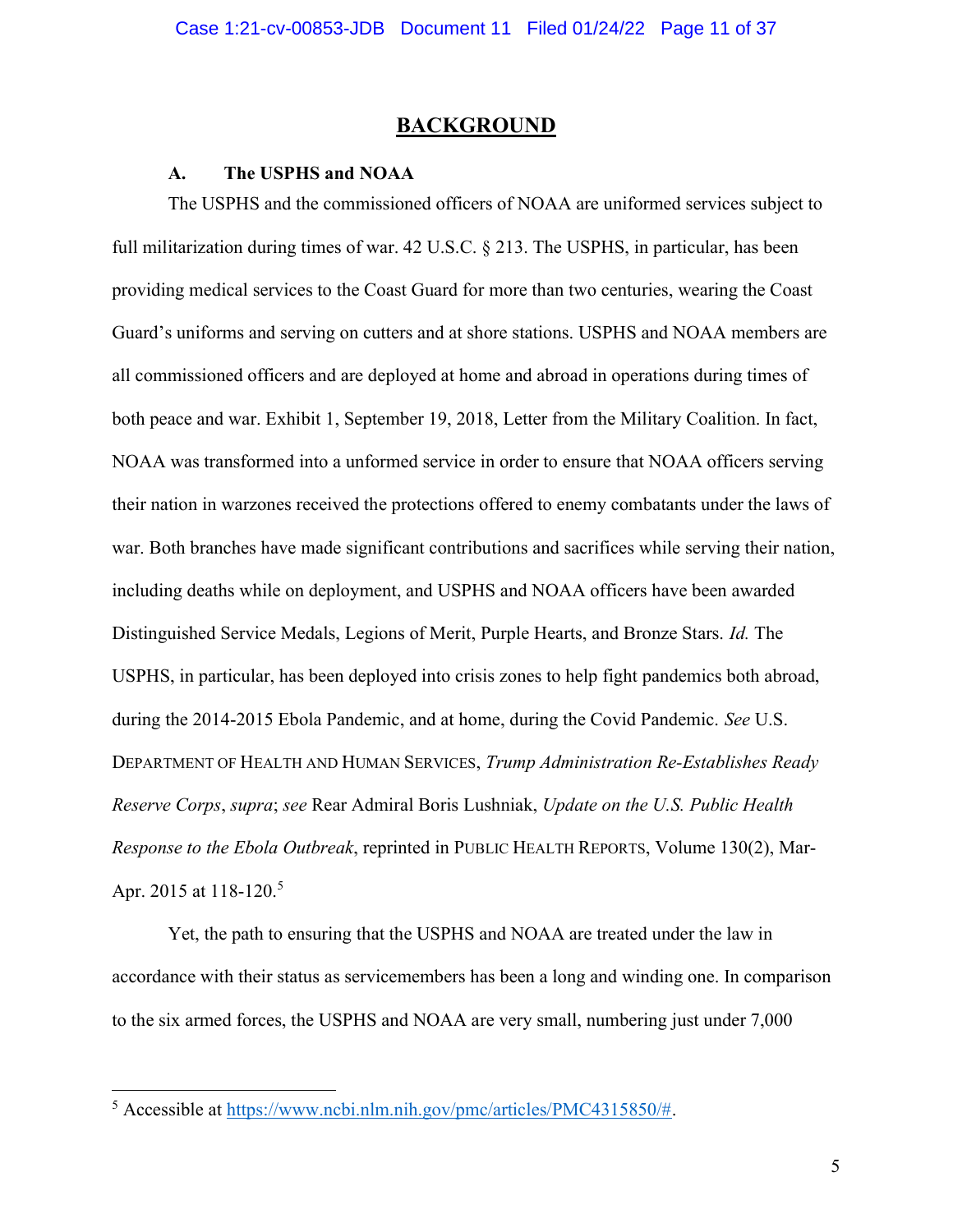#### Case 1:21-cv-00853-JDB Document 11 Filed 01/24/22 Page 12 of 37

commissioned officers when combined (6,500 in the USPHS and 321 in NOAA). This means that the distinction between the category of the armed forces (the Army, Navy, Air Force, Space Force, Coast Guard, and Marine Corps) and the wider category of the uniformed services (adding both the USPHS and NOAA commissioned officers) is tiny, with the armed forces accounting for 1.346 million of the 1.353 million total for the uniformed services. See Amanda Barroso, The changing profile of the U.S. military: Smaller in size, more diverse, more women in leadership, PEWRESEARCH.ORG (September 10, 2019).<sup>6</sup>

Congress, and the federal agencies administering veterans benefits, often thus forget about the USPHS and NOAA. Organizations like the Plaintiff here, who represents the officers of the USPHS and frequently advocates on behalf of the officers of NOAA, are thus forced to constantly engage with Congress to ensure that USPHS and NOAA officers receive the benefits they are due as veterans. USPHS and NOAA officers now receive the full scope of benefits administered by the Veterans Affairs Administration (the "VA"), are considered to be service members under law, and their service is statutorily defined as military service. 5 U.S.C.§ 8331(13)(b); 42 U.S.C. § 213; 50 U.S.C. § 3911(2)(B). Yet, this is a long path and Congress can often forget that its own prior decisions as to the status of the USPHS and NOAA. This has, for example, left USPHS officers in an unintended gap where they are not eligible for the whistleblower protection offered to Federal employees under 5 U.S.C. § 2302, while also not being covered by the military whistleblower protection statutes for members of the armed forces under 10 U.S.C. § 1034. See Verbeck v. U.S., 89 Fed. Cl. 47, 61-2 (Ct. Fed. Cl. 2009). This struggle is even harder when it comes to the wider society, and Plaintiff is forced to ceaselessly

<sup>6</sup> https://www.pewresearch.org/fact-tank/2019/09/10/the-changing-profile-of-the-u-s-military/.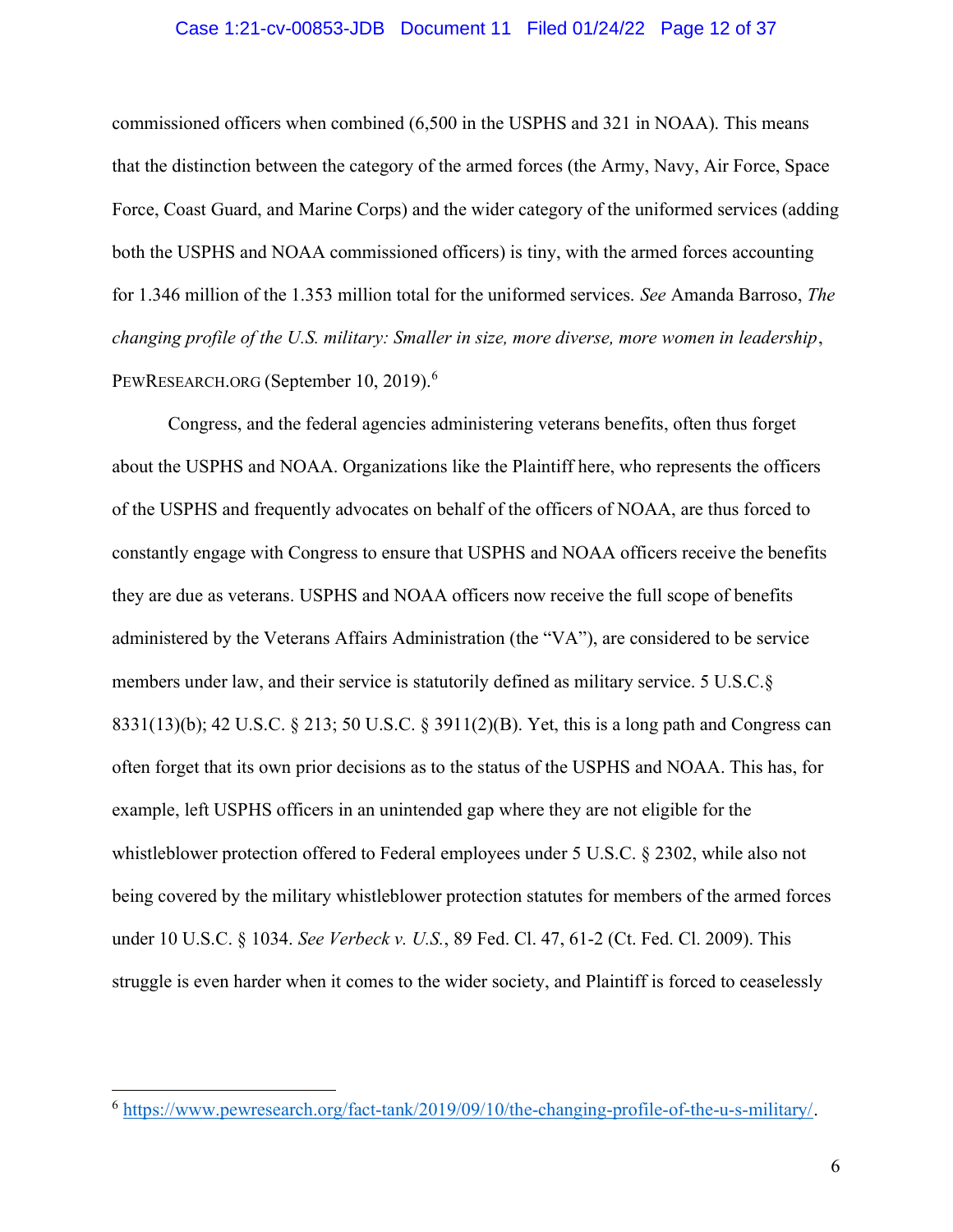#### Case 1:21-cv-00853-JDB Document 11 Filed 01/24/22 Page 13 of 37

advocate on behalf of its members to educate the public as to the fact that the USPHS and NOAA engage in military service when deployed and are veterans.

 This erasure is a particularly biting wound today given the large contributions of both services in recent deployments. Nearly 900 USPHS and NOAA officers have been deployed to Iraq and Afghanistan, 1,400 USPHS officers were deployed to respond to the 2017 Hurricanes, and more than 4,500 USPHS officers were deployed in response to the COVID-19 pandemic. See Complaint Exhibit 1; see Tony Lombardo, In a First, Public Health Officers Receive DOD Humanitarian Medal, MILITARY.COM, (November 29, 2018)<sup>7</sup>; U.S. DEPARTMENT OF HEALTH AND HUMAN SERVICES, Trump Administration Re-Establishes Ready Reserve Corps, supra. The deployment to fight COVID-19 is particularly personal for Native USPHS officers, as the USPHS contributes a great deal to the healthcare services on Native reservations, has a high percentage of Native service members (6% vs. a Native American population proportion of 1.4%) and the pandemic ravaged Native populations. USPHS, USPHS Commissioned Corps *Demographics*, USPHS.gov (September 25, 2020).<sup>8</sup> At the moment when the pandemic was at its most dangerous, USPHS officers were deployed to the frontline of its worst crisis zones, sacrificing for their country to fight against it. Yet, as a sign of how ignorance as to their service harms USPHS and NOAA officers, they were forced to do so while denied early vaccination status, as military healthcare organizations were often unaware that USPHS officers qualified for vaccination under military priority. See Diamond, supra. Despite this frequent wrongful denial of the potentially lifesaving protection USPHS officers needed while on the frontlines of the fight against the virus, they still did their duty to their county on deployment.

<sup>7</sup> https://www.military.com/daily-news/2018/11/29/first-public-health-officers-receive-dodhumanitarian-medal.html.

<sup>&</sup>lt;sup>8</sup> https://www.usphs.gov/news/usphs-commissioned-corps-demographics.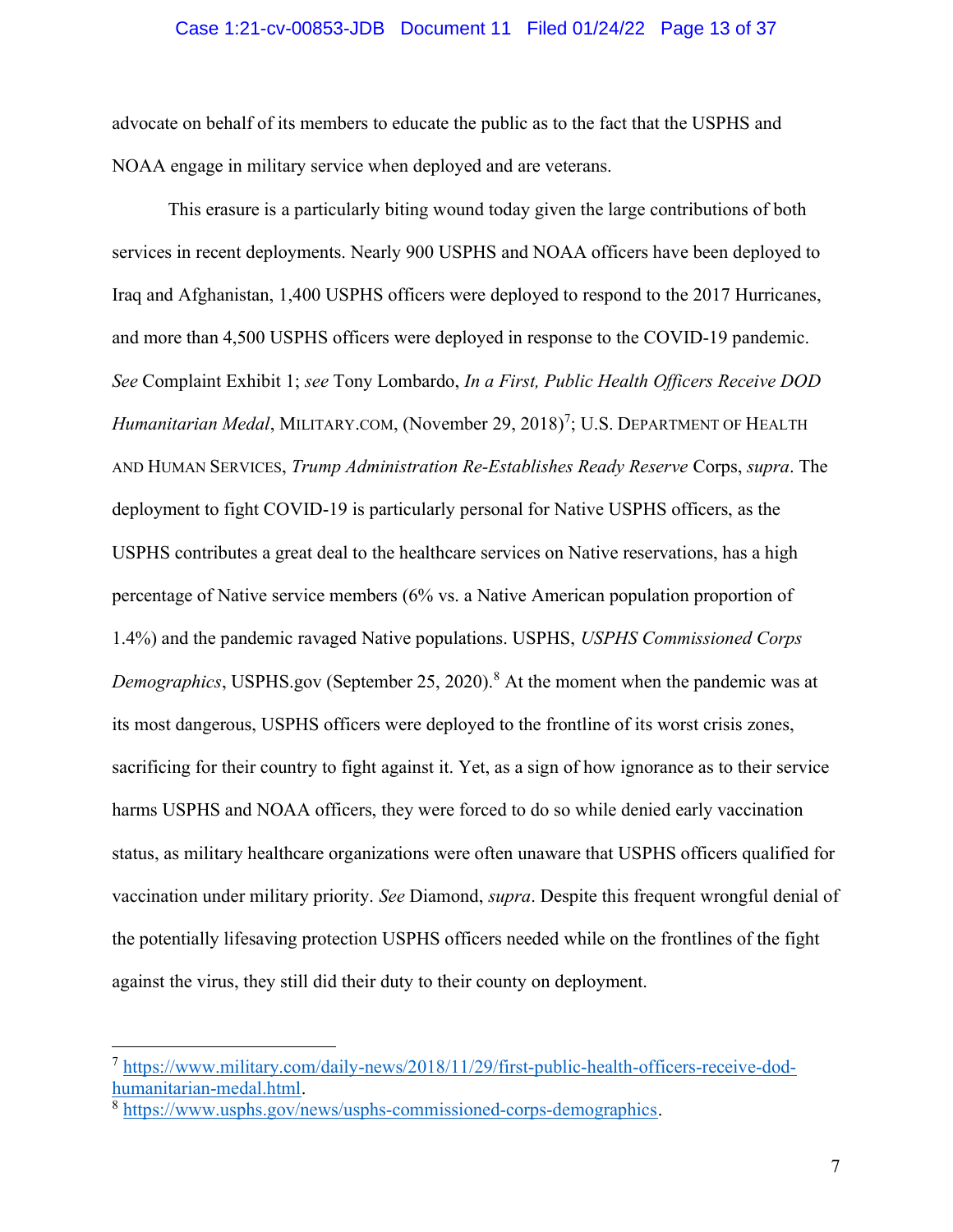#### B. The Memorial and its Creation

 The Memorial was first authorized in 1994 by the Native American Veterans' Memorial Establishment Act of 1994. 108 Stat. 4067 (1994). Congress granted permission for the Memorial in part out of recognition of the disproportionate rate of service by Native Americans. 108 Stat. 4067 § 2(2). The statutory goal was for the Memorial to serve as a Memorial for all Native veterans. *Id.* at synopsis, §§ 1, 2(6). Yet, as highlighted above, Congress often forgets about the uniformed services and made the error of writing "armed forces" within the statute itself. Id. at § 2(7). This drafting error was in clear contradiction to the findings and intent of the statute. See id. at  $\S$  1, 2(6).

 The Memorial, just like the National Museum of the American Indian, took a long time to come to fruition. In 2013, minor changes were made to the authorizing statute which permitted federal funding for the Memorial. Native American Veterans Memorial Amendments Act of 2013, 127 Stat. 1208. The Smithsonian, in the late 2010's, finally began the process of designing and building the Memorial. It rapidly became apparent that Congress' drafting error in using the language of the armed forces, instead of the uniformed services, had filtered down to the Smithsonian. The Smithsonian, in its own documentation, stated that the Memorial "must be inclusive, honoring all Native American veterans… from all eras and branches of service." Complaint Exhibit 2, SMITHSONIAN NATIONAL MUSEUM OF THE AMERICAN INDIAN, Consultation Report at 7. Yet, it limited its consultation purely to veterans of the armed forces, and never once consulted any USPHS or NOAA veterans. See Defendants Motion to Dismiss at 3-4.

 This became clear when the Smithsonian announced the approval of the design for the monument in June of 2018, which excluded the logos of the USPHS and NOAA. Plaintiff immediately sought to intervene to ensure the proper representation of the USPHS and NOAA on the Memorial. The failure to include those branches on a Memorial intended by Congress to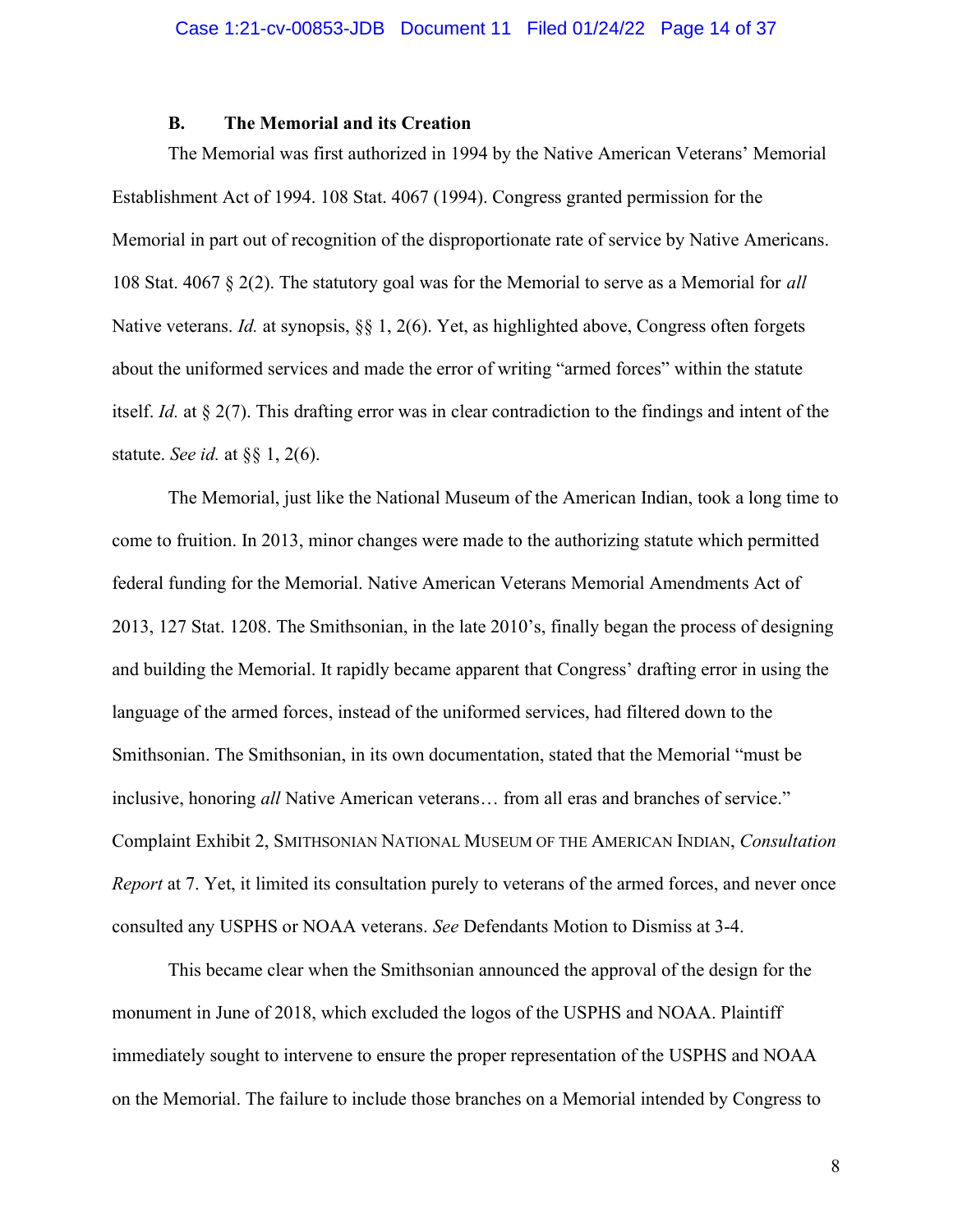#### Case 1:21-cv-00853-JDB Document 11 Filed 01/24/22 Page 15 of 37

be for *all* Native veterans would not only further spread the common, but wrong, impression that USPHS and NOAA officers aren't veterans, but would also be contradictory to Congress' intent. On September 19, 2018, Plaintiff's efforts were joined by the Military Coalition, a group of more than 35 organizations collectively representing more than 5.5 million current and former service members, veterans, and their families and survivors. See Complaint Exhibit 1. The leader of each of these organizations signed on to a letter to Congress recommending that the USPHS and NOAA be included in the Memorial. Id. On September 28, 2018, the Smithsonian, in a letter to the Plaintiff, announced that it had returned to its veterans advisory committee (which contained no members of the USPHS or NOAA) and the committee had found that the USPHS and NOAA did not fall within the scope of the Memorial. A Memorial, it must be reminded to the Court, intended by Congress to remember all Native veterans. See Motion to Dismiss Exhibit D, Letter from Kevin Gover to Col. James T. Currie dated September 28, 2018. Even a letter by former Health and Human Services Secretary Alexander Azar, dated April 9, 2019, was insufficient to change the Smithsonian's mind. See Complaint Exhibit 3, Letter from Alexander Azar to David J. Skorton dated April 9, 2019.

#### C. The Relief Sought by the Plaintiffs

The relief sought by the Plaintiffs is a minor change to the Memorial. The Memorial currently contains the emblems of five of the sixth armed forces (excluding the Space Force) and has substantial space remaining to include more. See Complaint Exhibit 4, Picture of the Memorial. Right now, the absence of the emblems of the USPHS and NOAA teach visitors that USPHS and NOAA veterans are not "real" veterans. To redress this, Plaintiff asks that the emblem for both services be added in the significant remaining space. See Complaint at 10. Plaintiff has offered to cover the costs of the modification of the Memorial, which was estimated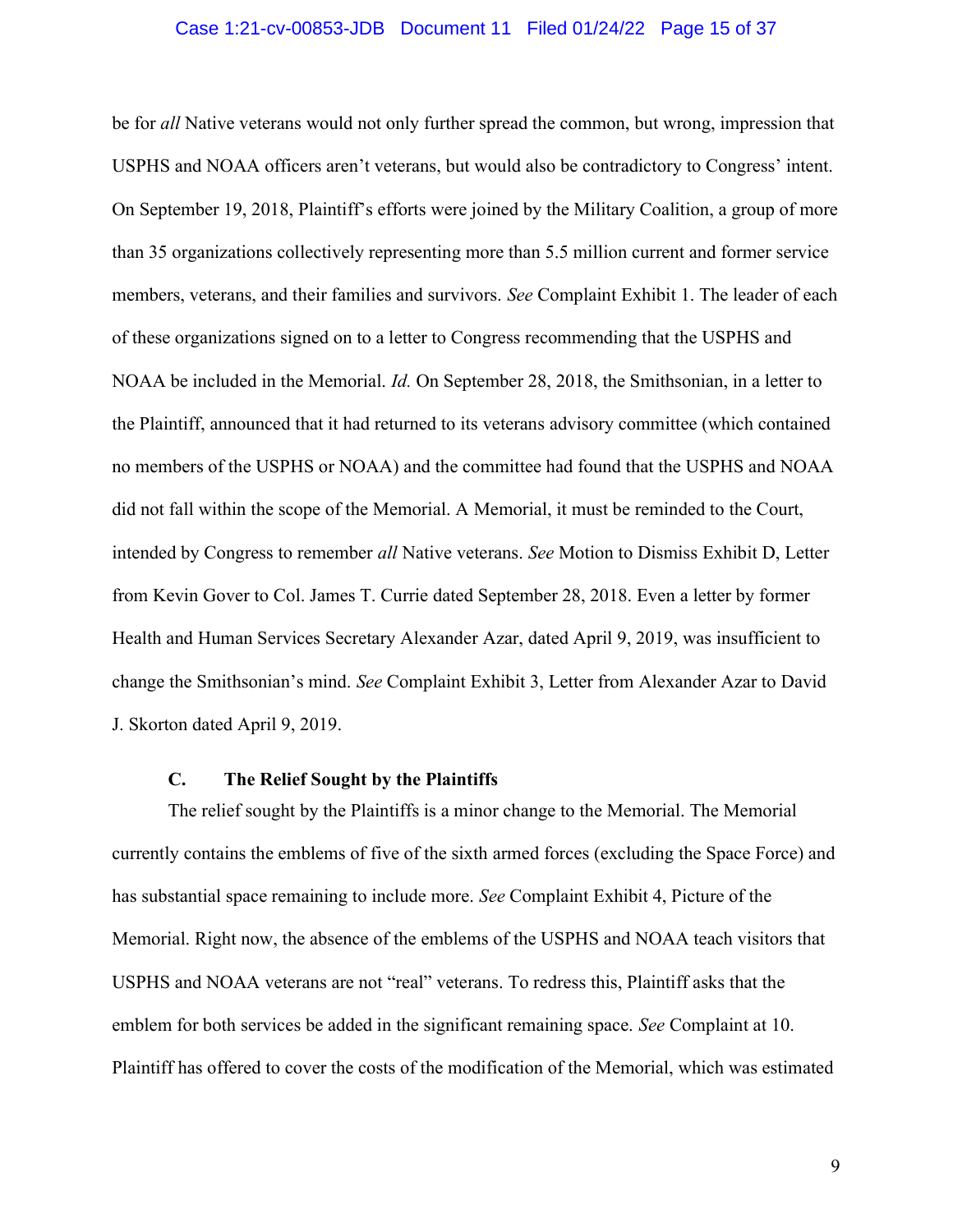#### Case 1:21-cv-00853-JDB Document 11 Filed 01/24/22 Page 16 of 37

by Defendants in previous discussions to be \$20,000. Nor is the Memorial likely to remain unchanged moving forward, either. It is currently missing the emblem of the Space Force, an armed service, which will likely have to be included in the future. See Exhibit 4. Despite the offer by the Plaintiff to cover the costs, the pleas by organizations representing 5.5 million service members from all branches of the uniformed services, a letter by the former Health and Human Services Secretary attesting to the USPHS' service, and the minor change involved, Defendants refused to act. See Exhibits 1, 3, 4.

#### D. The Procedural History of this Matter

 With Defendants having refused to act, Plaintiff filed suit on March 30, 2021, for injunctive relief pursuant to the Declaratory Judgments and the Due Process Clause of the Fifth Amendment. See Complaint. On July 16, 2021, Defendants filed a motion to dismiss the matter under Federal Rule of Civil Procedure 12(b)(1), lack of subject matter jurisdiction and 12(b)(6), failure to state a claim upon which relief may be granted. See Defendants Motion to Dismiss. Under  $12(b)(1)$  they allege that this matter must be dismissed because this Court lacks jurisdiction to hear this matter, on the grounds that Plaintiff lacked standing to file suit and that this matter is nonjusticiable under the political questions doctrine. *Id.* Under  $12(b)(6)$  they alleged that Plaintiff had not stated facts sufficient to establish a claim upon which relief may be granted under the Due Process clause of the Fifth Amendment. Id.

#### STANDARD OF REVIEW

 As Defendants have moved to dismiss under Federal Rule of Civil Procedure 12(b)(1), Plaintiff bears the burden of providing that this Court has subject matter jurisdiction over its claims. See Lujan v. Defenders of Wildlife, 504 U.S. 555, 561 (1992). When ruling on a motion under  $12(b)(1)$  a Court may consider materials outside the pleadings. *Jerome Stevens*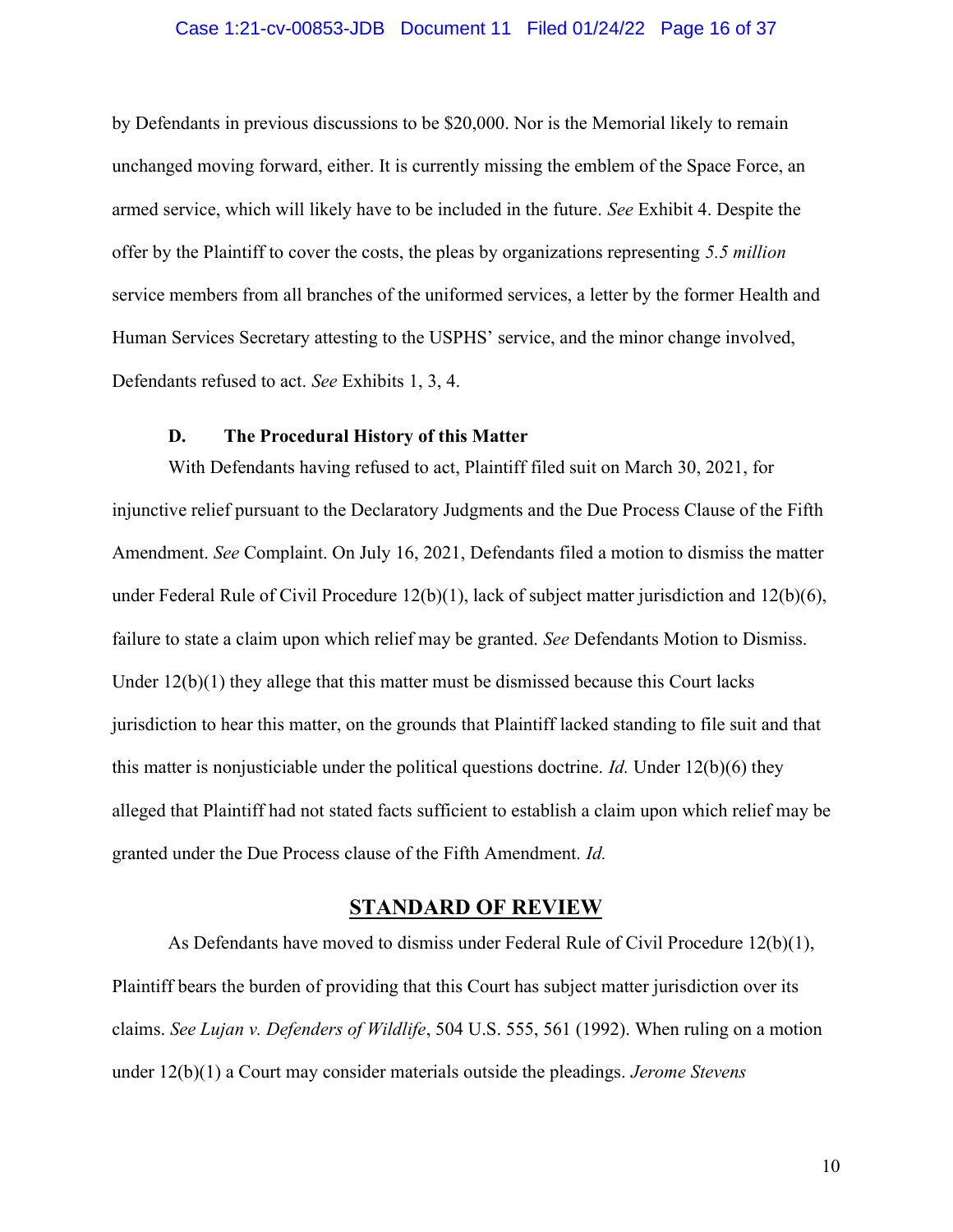Pharmaceuticals v. FDA, 402 F.3d 1249, 1253 (D.C. Cir. 2005). When determining if Plaintiff has sufficiently alleged enough facts to establish standing, the factual allegations, though not the legal conclusions, within the complaint must be accepted as true. Bell Atlantic Corporation v. Twombly, 550 U.S. 544, 557 (2007). If Plaintiff is found by this Court to have offered sufficient factual allegations within its to demonstrate that it has suffered a cognizable injury and that it has standing to file suit, then Plaintiff must be held to have established that it has standing under Article III. See Warth v. Seldin, 422 U.S. 490, 518 (1975). Plaintiff will survive a motion to dismiss under the grounds of F.R.C.P. 12(b)(6), for failure to state a claim upon which relief can be granted, when it has alleged sufficient facts to raise a right of relief which is beyond merely speculative. Twombly, 550 U.S. at 556. Plaintiff's chances of recovery can be "very remote and unlikely," as long as they are not merely speculative. *Id.* When resolving a  $12(b)(6)$  motion, the Court is limited to the facts alleged in the complaint, any exhibits attached or incorporated in the complaint, and matters which the Court may take judicial notice of.  $EEOC$  v. St. Francis Xavier Parochial School, 117 F.3d 621, 624 (D.C. Cir. 1997).

#### **ARGUMENT**

#### I. Plaintiff has standing under Article III of the Constitution.

 In order for this Court to have jurisdiction to hear this suit, Plaintiff must have standing under Article III of the Constitution. An organization can establish standing through either organizational or representational Article III standing. Citizens for Responsibility & Ethics in Wash. ("CREW") v. U.S. Off. of Special Counsel,  $480$  F. Supp. 3d 118, 126 (D.D.C. 2020).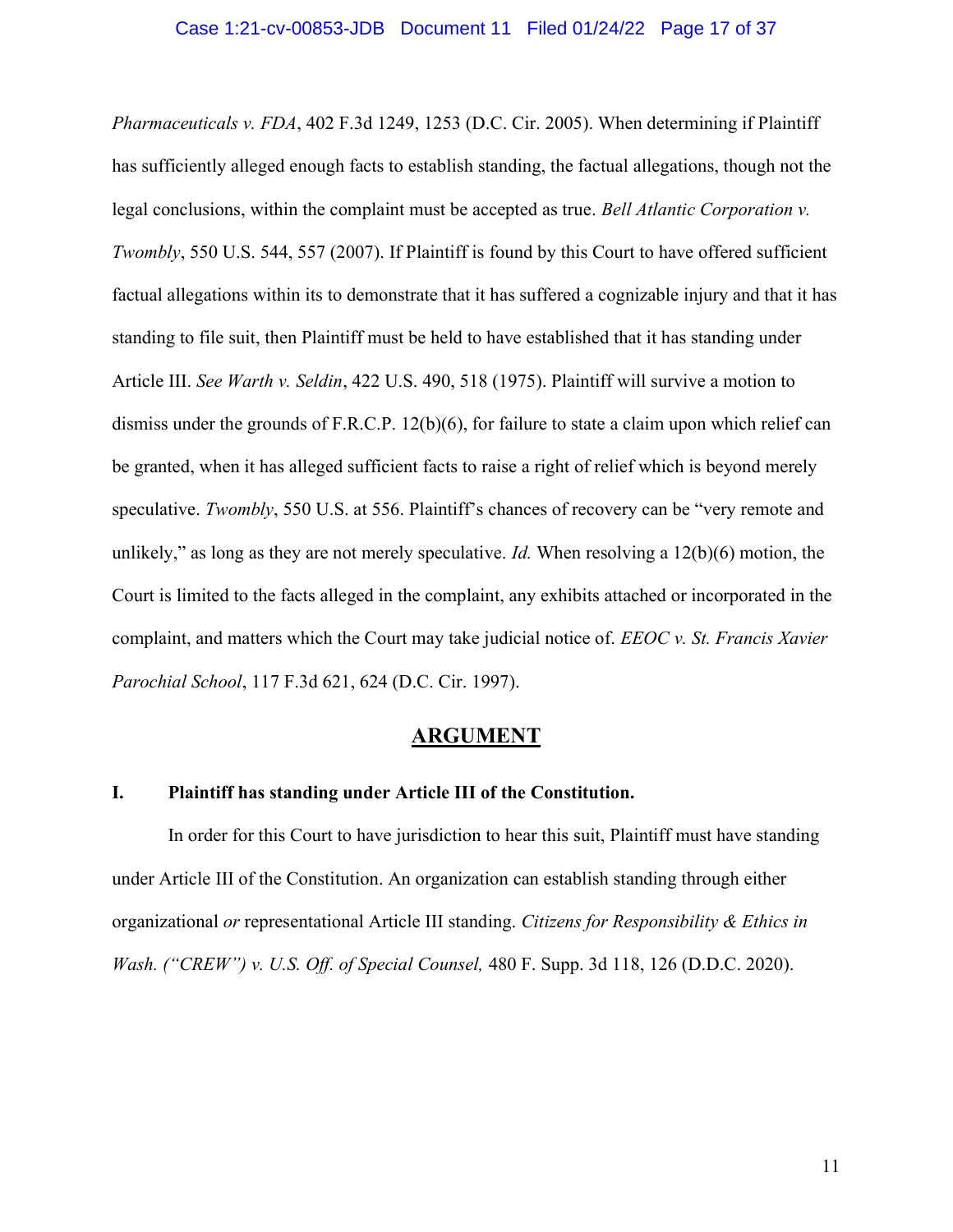#### A. Plaintiff has established organizational standing because it has suffered an injury in fact to its mission of advocating for the status of USPHS and NOAA officers, this injury has a causal connection to Defendants' actions, and the matter can be redressed through a favorable decision.

In order to establish organizational standing, Plaintiff must have suffered an injury in fact, which has a causal connection to Defendants' actions, and which can be redressed through a favorable decision. Lujan, 504 U.S. 560-1.

#### i. Injury in fact.

Under the theory of organizational standing, an organization first "must have suffered an 'injury in fact' — an invasion of a legally protected interest which is (a) concrete and particularized. . . and (b) 'actual or imminent, not 'conjectural' or hypothetical." Id. at 560. To satisfy this particular element (the "injury-in-fact" requirement), the "organization must allege a "concrete and demonstrable injury to [its] activities." CREW, 480 F. Supp. 3d at 127 (quoting Food and Water Watch, Inc. v. Vilsack, 808 F.3d 905, 919 (D.C. Cir 2015)). In order to demonstrate this type of injury, it must satisfy a two-prong test that asks: "whether the agency's action or omission to act 'injured the [organization's] interest." PETA v. USDA ("PETA II"), 797 F.3d 1087, 1094 (D.C. Cir. 2015) (citations omitted). If this prong is satisfied, then the next prong asks if "the organization 'used its resources to counteract that harm.'" Id (citations omitted).

#### a. Plaintiff suffered an injury because its ability to advocate for the veteran status of its members was perceptibly impaired.

The first prong is satisfied when "the challenged activity must 'perceptibly impair the organization's ability to provide services." Food & Water Watch, 808 F.3d at 919. Here, the Defendants alleges that Plaintiff fails this prong under the auspices of National Treasury Employees. Union v. United States, where the D.C. Circuit held that "Frustration of an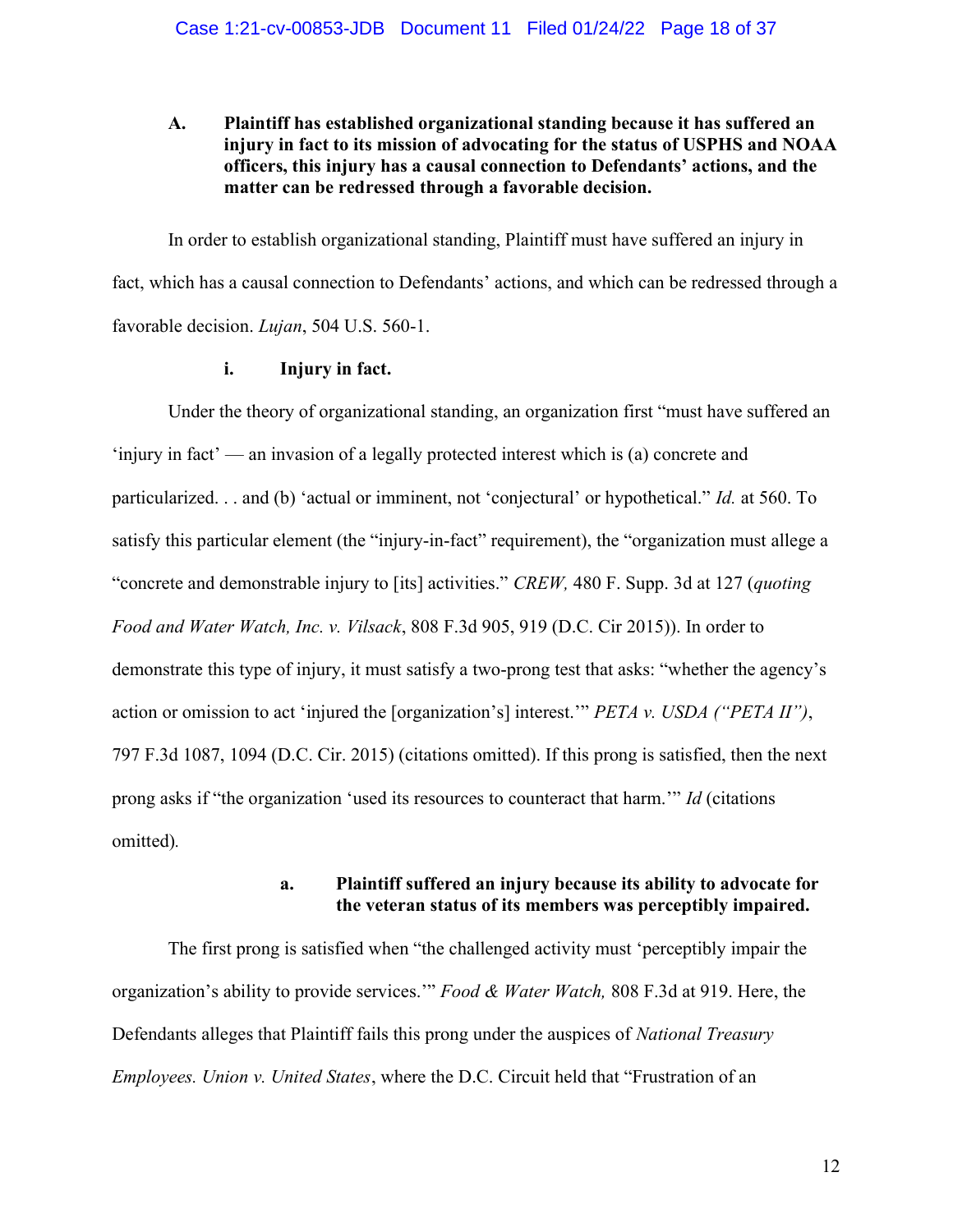#### Case 1:21-cv-00853-JDB Document 11 Filed 01/24/22 Page 19 of 37

organization's objectives 'is the type of abstract concern that does not impart standing." National Treasury Employees Union v. United States, 101 F.3d 1423, 1429 (D.C. Cir 1996). However, Defendants neglects the fact that the D.C. Circuit held in National Treasury that there is injury where there is "direct conflict between the Defendants' conduct and the organization's mission." Abigail Alliance for Better Access to Dev. Drugs v. Von Eschenbach, 469 F.3d 129, 133 (D.C. Cir. 2006) (citing National Treasury, 101 F.3d at 1430).

Plaintiff's mission "is to protect and enhance the public health and safety of the United States by supporting and advancing the interests of the Commissioned Corps and its officers." COAUSPHS, Mission and History, COAUSPHS.ORG (last accessed January 23, 2022).<sup>9</sup> The key element of this mission is its constant advocacy to ensure that both USPHS and NOAA officers are given proper societal consideration of their status as veterans. This includes advocating to have laws and regulations passed to correct statutory language that excludes both the USPHS and NOAA from receiving parity with the armed forces, at both the state and federal level.

 Here, Plaintiff's mission is clearly in direct conflict with Defendants' conduct and has been harmed by said conduct. By law, all members of the USPHS and NOAA are veterans, including when it comes to accessing the veterans benefits offered by the VA. See 42 U.S.C. § 213(d) (USPHS); see also 38 U.S.C. § 101(21)(c), (24)(a). The Memorial is the National Native American Veterans Memorial, not the National Native American Veterans of the Armed Forces Memorial. See 108 Stat. 4067. The lack of the USPHS and NOAA on the Memorial teaches visitors, especially lawmakers, to believe that the members of these branches of services, past, present, and future, are not veterans. This places the NMAI's conduct in clear conflict with Plaintiff's mission and clearly undermines "the organization's ability to perform its fundamental

<sup>9</sup> https://coausphs.org/page/Mission\_and\_History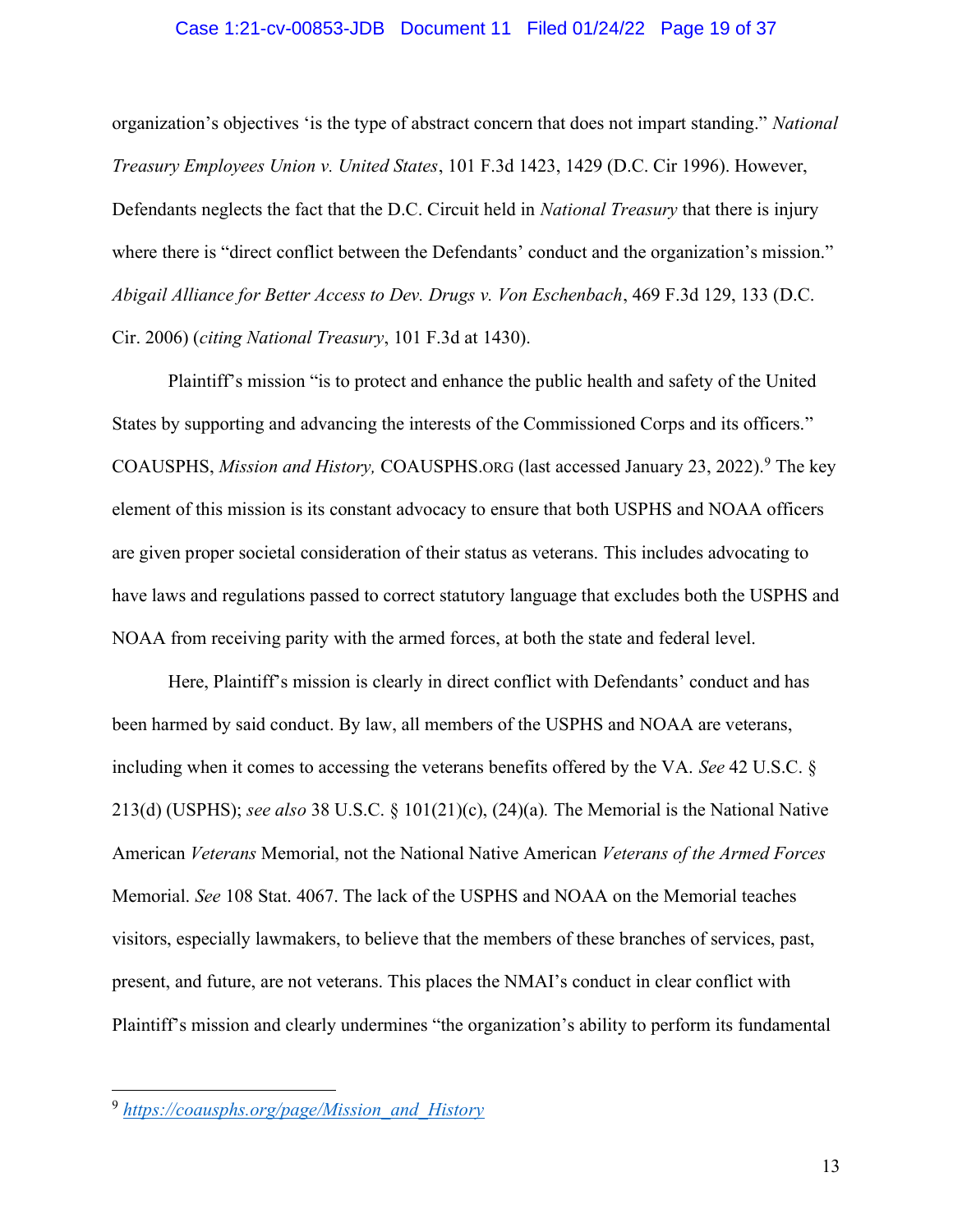#### Case 1:21-cv-00853-JDB Document 11 Filed 01/24/22 Page 20 of 37

programmatic services." CREW, 480 F. Supp 3d at 131; Nat'l Veterans Legal Servs. Program v. United States DOD, 2016 U.S. Dist LEXIS 110492 at \*6 (D.D.C. August 19, 2016).

 The perception that members of USPHS and NOAA aren't veterans is exemplified by the Defendants' own conduct. In their Motion to Dismiss they state that they conducted an "extensive outreach to consider the views of the Native American population about the Memorial." Defendants' Motion to Dismiss at 3. This outreach also included interviews with a significant number of Native veterans, as well as a "veterans advisory committee" which, as Defendants itself admits, was restricted solely to veterans of the armed forces. Id. at 3-4. None of those interviewed or consulted requested inclusion of the USPHS and NOAA, which is unsurprising given that Defendants' belief as to who qualifies as a veteran clearly excludes former USPHS and NOOA service members, and they appear to have limited who they interviewed accordingly. Id. Defendants cannot claim to have engaged in inclusive consultations with veterans while excluding the very groups whose veteran status is constantly ignored and who are seeking to have it be recognized. In support of their position, they cite the president of the National Congress of American Indians as stating that the Memorial was intended to be limited to solely veterans of the armed forces. Defendants Motion to Dismiss at 4. Then why would Congress name it the Veterans Memorial, if it was intended to be limited to only a restricted class of veterans? See 108 Stat. 4067. Even when trying to argue that Plaintiff lacks standing, Defendants still cannot help but reveal how their conduct is in direct conflict, and harms, Plaintiff's educational mission.

#### b. Plaintiff had to expend resources to redress the injury in fact caused by Defendants' conduct.

 The second prong of the "injury-in-fact" element asks whether the organization expended resources to "counteract. . . harm" PETA II, 797 F. Supp. 3d at 1094. Before this suit was filed,

14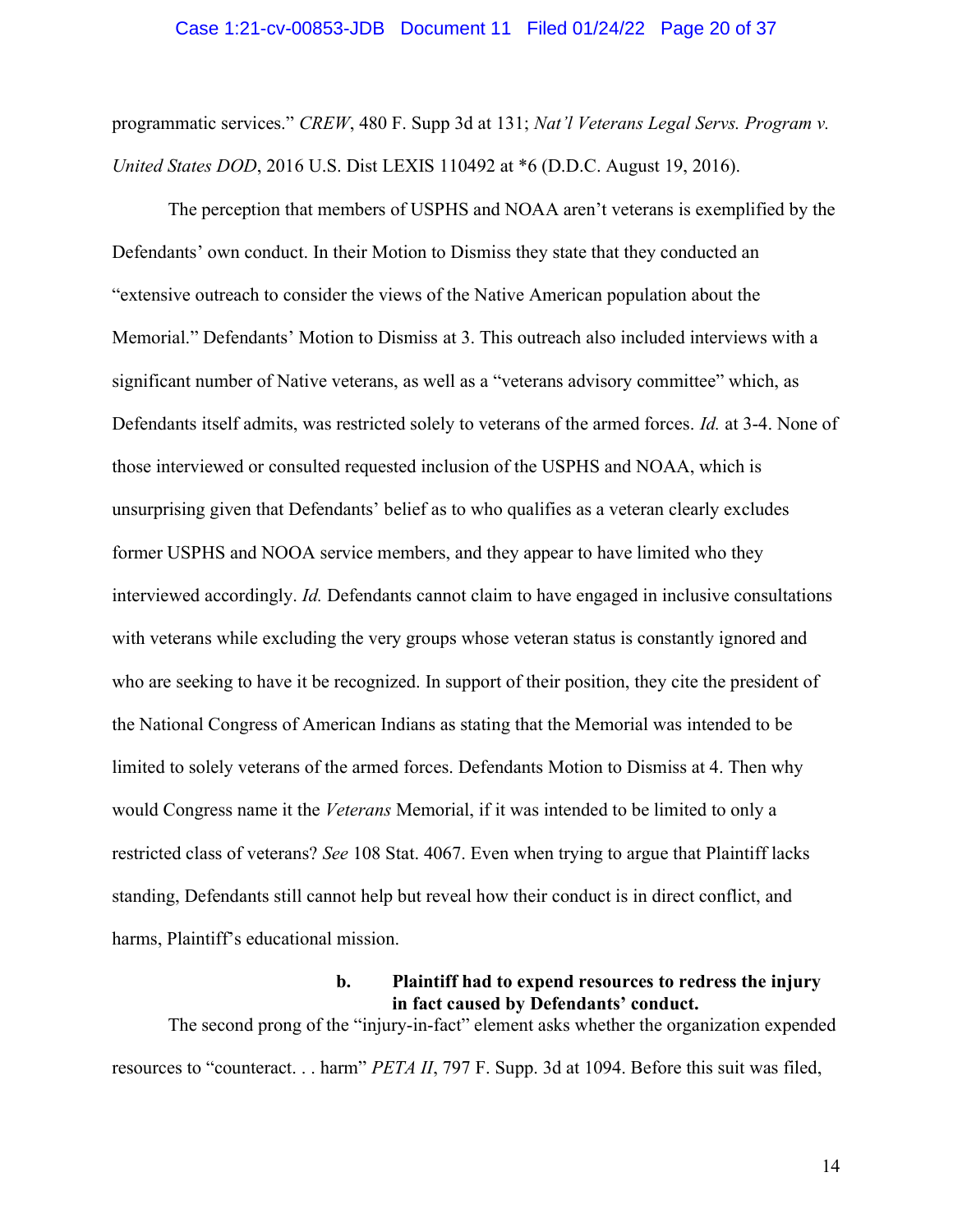#### Case 1:21-cv-00853-JDB Document 11 Filed 01/24/22 Page 21 of 37

Plaintiff had to spend considerable amounts of time and money in advocacy to correct the message being broadcasted by the Memorial. From June 2018 onwards, Plaintiff has sent no less than forty-three letters to multiple entities, including Defendant, news media outlets, Congress, and the Commission of Fine Arts. James T. Currie, We Lost, COA FRONTLINE (November 2019) at 1, 12-3.

A counterargument used by the Defendants is that these expenditures are "self-inflicted." "Self-inflicted" expenditures are defined as a combination of items, including "the devotion of resources to advocacy for the organization's preferred policy — whether that advocacy is directed at Congress, the courts, or an administrative agency . . .", and "resources spent on, or in anticipation of, litigation . . ." Ctr. for Responsible Sci v. Gottlieb, 346 F. Supp. 3d 29, 47 (D.D.C. 2018); Food and Water Watch, 808 F.3d at 919. However, Defendants fails to consider that Plaintiff's expenses were made to counteract the effect of Defendants' conduct, resulting in them sufficing for Article III purposes. Equal Rights Ctr. v. Post Props., 633 F.3d 1136, 1140 (D.C. Cir 2011); CREW, 480 F. Supp. 3d at 128. Plaintiff's expenses were purely due to Defendants' active spreading of wrongful impressions as to the veteran status of USPHS and NOAA, as well as their denial of the due process rights of Native USPHS and NOAA service members and veterans.

 In short, Defendants' conduct was in direct conflict with Plaintiff's mission, and harmed said mission. Plaintiff, in response, was forced to expend resources to counteract the effect of Defendants' conduct. Plaintiff has thus met both prongs required to satisfy the injury in fact element of organizational standing.

#### ii. There is a clear causal connection between Defendants' conduct and Plaintiff's injury in fact.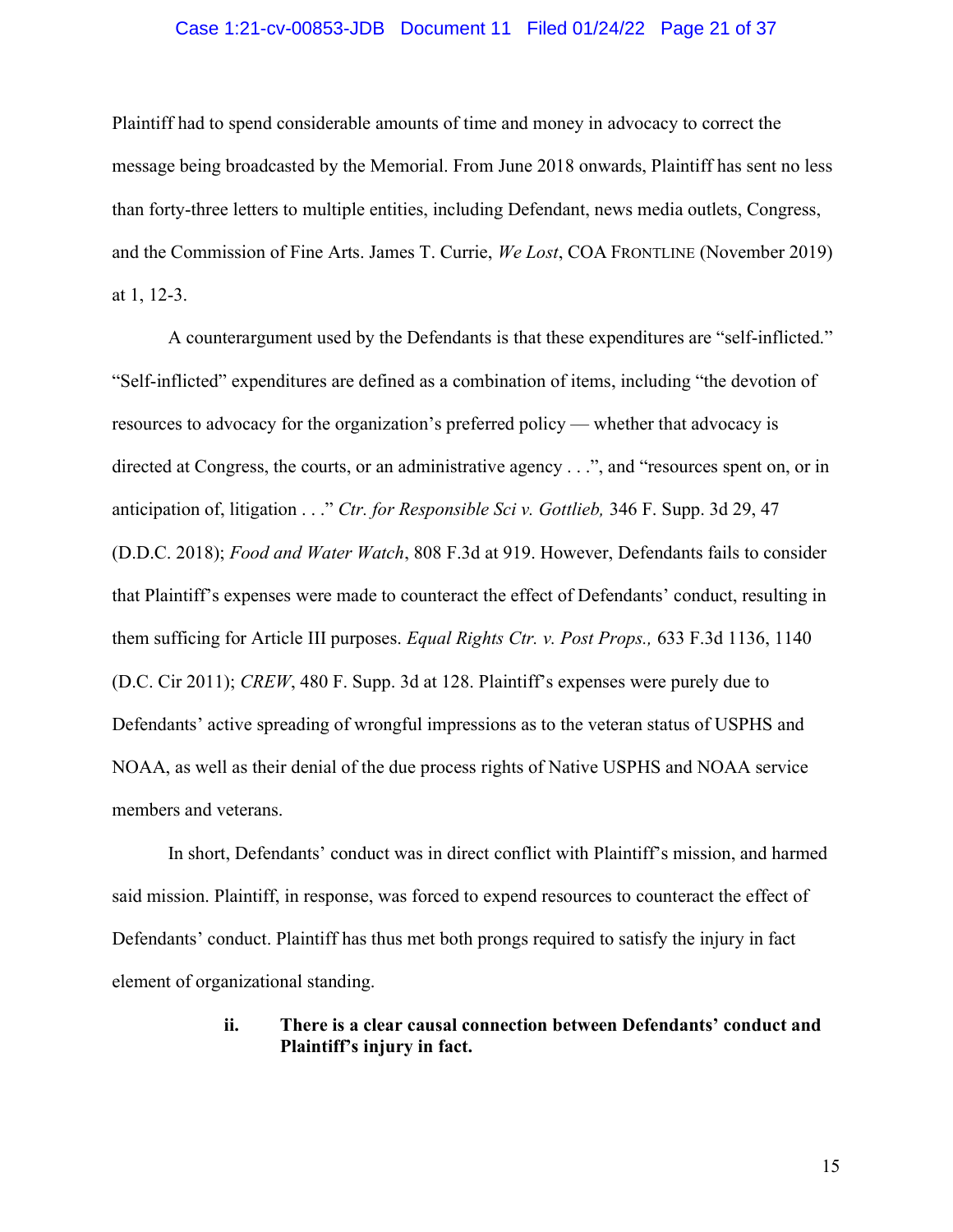#### Case 1:21-cv-00853-JDB Document 11 Filed 01/24/22 Page 22 of 37

The second element of organizational standing requires the injury in fact to be fairly traceable to the challenged action, instead of being the result of independent action by a third party not before the court. *Lujan*, 504 U.S. at 560. This element is not in controversy here, as Plaintiff has clearly alleged that its injury in fact stemmed from Defendants' conduct and Defendants has not attempted to claim otherwise.

#### iii. Plaintiff's injury in fact can be clearly redressed by a favorable decision.

The third and final element requires that "it must be 'likely,' as opposed to merely 'speculative', that the injury will be 'redressed by a favorable decision'". Id. at 561. Here, Plaintiff's injuries stem from the lack of the seals of the USPHS and NOAA on the monument and it seeks for said seals to be added to the Memorial. It has offered to the Defendants to cover the fabrication and installation at their cost. Its injury can thus be clearly redressed by a favorable decision ordering the seals to be added, which would result in the monument no longer teaching its visitors that USPHS and NOAA service members are not veterans.

#### B. Plaintiff can satisfy representational standing because its members would have had standing to sue in their own right, the interests they would be seeking to protect are germane to the organization's purpose, and neither the claim asserted, nor the relief requested, requires their individual participation in the lawsuit.

Defendants also raises the issue that COAUSPHS lacks representational standing, the second of two tests to establish Article III standing. Similar to organizational standing, representational standing includes three elements. First, the organization "must show that '(a) its members would otherwise have standing to sue in their own right; (b) the interests it seeks to protect are germane to the organization's purpose; and (c) neither the claim asserted nor the relief requested requires the participation of individual members in the lawsuit." Friends of Animals v. Ashe, 174 F.Supp. 3d 20, 28 (D.D.C. 2016) (citations omitted).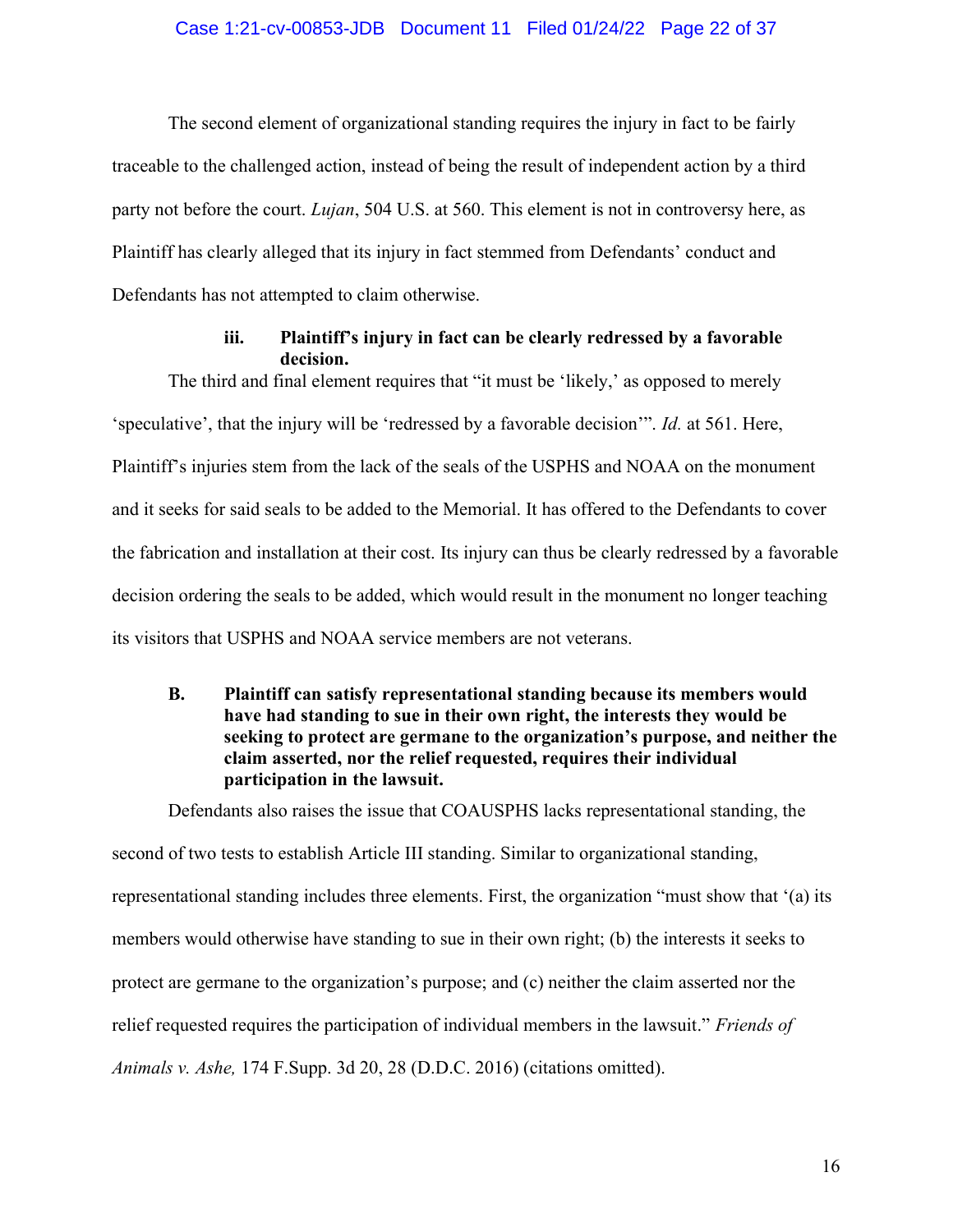#### Case 1:21-cv-00853-JDB Document 11 Filed 01/24/22 Page 23 of 37

Plaintiff's complaint asks for injunctive relief. In order to obtain this relief, Plaintiff "must show under the first prong of the test that at least one of its members 'is under threat of suffering injury in fact that is concrete and particularized; the threat must be actual and imminent, not conjectural and hypothetical'; it 'must be fairly traceable to the challenges action of the defendant—and "it must be likely favorable judicial decision will present or redress injury.'" Nat'l Ass'n of Home Builders v. EPA, 667 F.3d 6, 12 (D.C. Cir 2011).

#### i. Members would otherwise have standing to sue in their own right.

The members of COAUSPHS comprise mostly of active, retired, and former members of the USPHS. Additionally, since NOAA does not have an organization like COAUSPHS that advocates for their benefit, often time COAUSPHS argues on behalf of NOAA, since both USPHS and NOAA are inherently "unarmed" services and often times suffer the same lack of benefits that the armed forces have due to the "veteran" interpretation. There are former and retired COAUSPHS members that could sue Defendants under their own right. Active members would be subject to a *Touhy* request from their respective agency, but, notwithstanding, individual members could potentially sue Defendants in their own capacity. See generally *Touhy* v. Regan, 340 U.S. 462 (1951).

#### a. Injunctive relief prong

As for satisfying the *Home Builders* prong for injunctive relief, COAUSPHS has identified two active members, one from USPHS and the other from NOAA, subject to Touhy, that are willing to join as parties-in-interest to the present litigation. While these individuals were not identified at the time of the complaint, both of these individuals, and those like them, have stated that the threat of not having their service recognized on the Memorial fulfills all of the Home Builders requirements. Both of these members are enrolled members of a federally recognized tribe, and also have "Title 10" experience. Both members have stated that having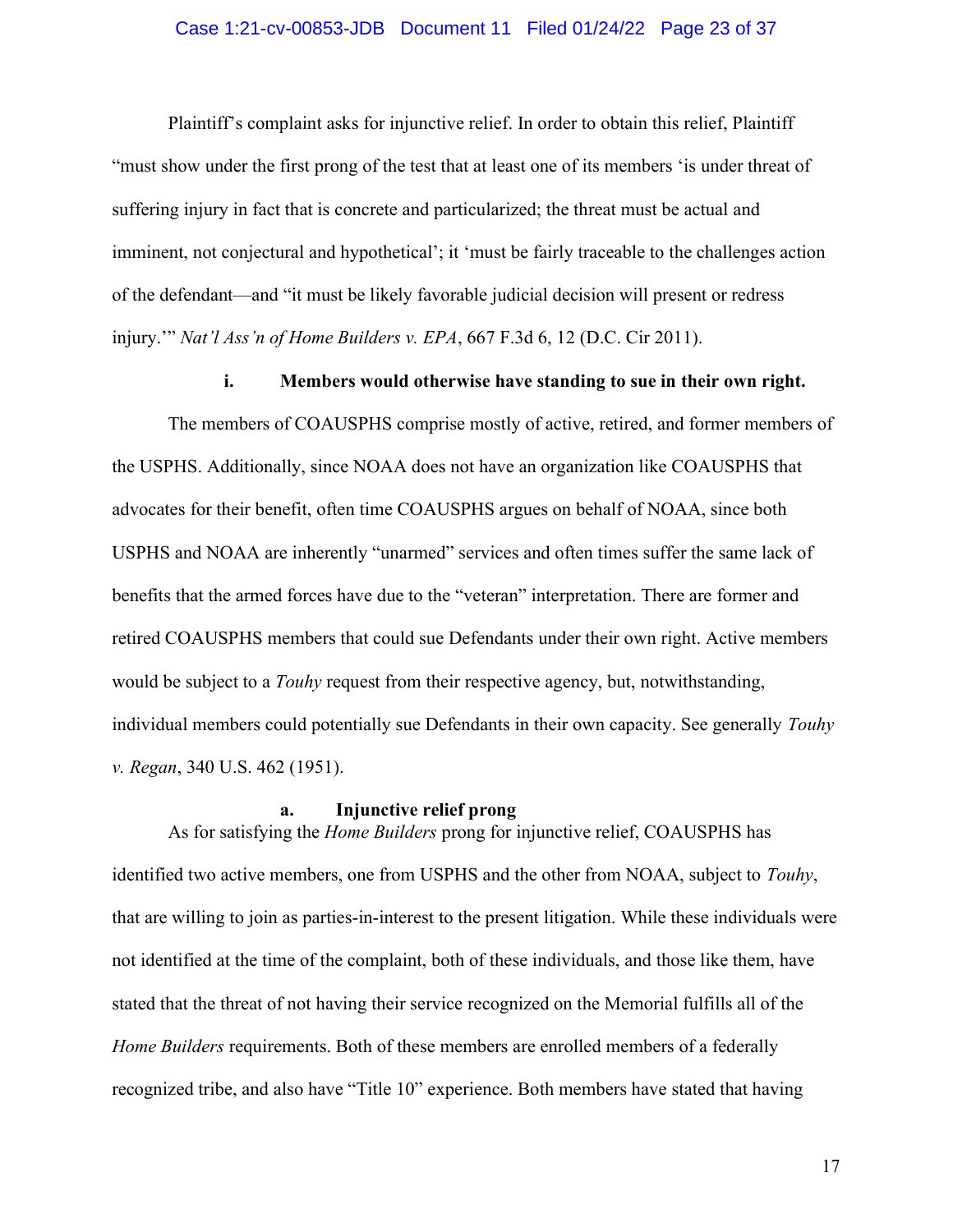#### Case 1:21-cv-00853-JDB Document 11 Filed 01/24/22 Page 24 of 37

seals of their branches on the Memorial will satisfy the intent of this suit. Furthermore, Defendants states that there must be "general factual allegations of injury resulting from the Defendants' conduct." Sierra Club v. EPA, 292 F.3d 895, 898 (D.C. Cir. 2002). The facts are clear — these members are veterans under federal law and are suffering injury due to the Defendants' refusal for their inclusion to the Memorial. Defendants is not only denigrating their active service, at a time when USPHS officers are risking their lives on deployment against the COVID pandemic, but also alleging the fact that being in these branches makes them less of a veteran. Furthermore, Defendants never included any Native American member of USPHS or NOAA for their feedback, thus purposely excluding them and adding to further injury. In sum, these actions are definitely traceable to the action of the Defendant.

#### b. Interests are germane to the organization's purpose.

As stated in the organizational standing section, The COAUSPHS's mission "is to protect and enhance the public health and safety of the United States by supporting and advancing the interests of the Commissioned Corps and its officers." COMMISSIONED OFFICERS ASSOCIATION OF THE UNITED STATES PUBLIC HEALTH SERVICE, Mission and History, COAUSPHS.ORG (last accessed January  $18<sup>th</sup>$ , 2022).<sup>10</sup> Part of COAUSPHS's mission is, unfortunately, to constantly educate the public and lawmakers that both USPHS and NOAA officers are veterans by law. This includes, as stated above, having to engage constant advocacy to have laws passed to either correct language that excludes both the USPHS and NOAA from receiving parity with the armed forces, ranging from the federal level to the state level. Taking this into account, the instant suit is entirely relevant to the organization's mission. Since the Memorial, and its depiction of who is deserving of veteran status and who is not, is an "interest of the Commissioned Corps and its

<sup>10</sup> https://coausphs.org/page/Mission\_and\_History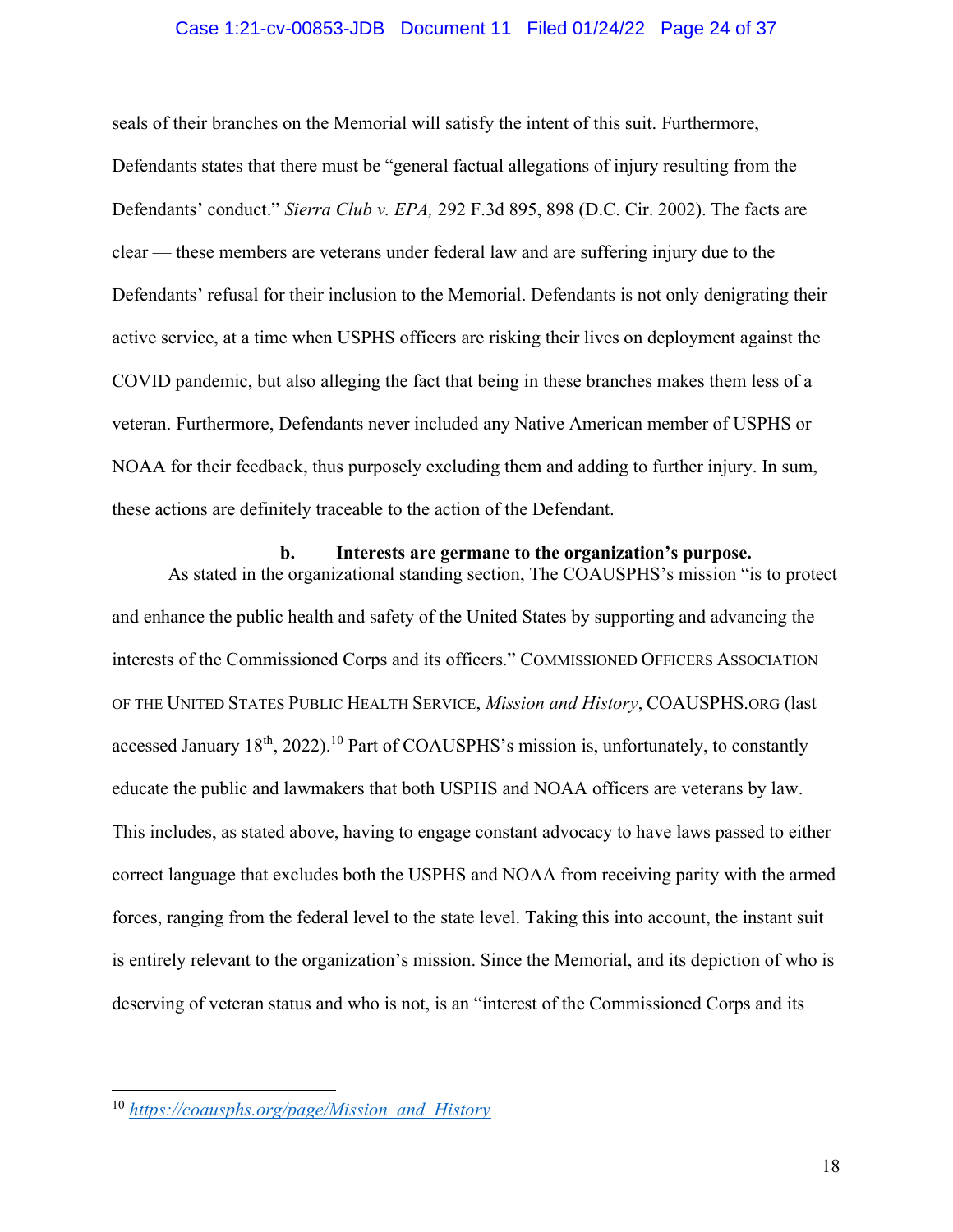#### Case 1:21-cv-00853-JDB Document 11 Filed 01/24/22 Page 25 of 37

officers", especially its Native American members, it completely aligns with COAUSPHS's mission in its entirety.

The Defendant, in its complaint, also states that the connection between COAUSPHS and NOAA is "speculative." *Defendants' Motion to Dismiss* at 11. Nothing could be further from the truth, since Plaintiff frequently also advocates on behalf of NOAA, since the latter does not have their own advocacy organization, and the defense of the rights of the uniformed services benefits both the USPHS and NOAA.

#### c. Neither the claim asserted nor the relief requested requires the participation of individual members in the lawsuit.

Even though COAUSPHS has identified two active members that can satisfy the first element for representational standing, there are others that are not affiliated with COAUSPHS that still have standing to file suit against the Defendant. Hence, while the two officers identified bolster the instant suit, COAUSPHS can still establish standing without them, either by organizational standing or representational standing. Even though individual members may bring suit against the Defendant, COAUSPHS has expanded resources, as mentioned previously, that an individual may not have access to.

In short, Plaintiff has alleged sufficient facts within its complaint, as well as outside its complaint, to establish that it has both organizational and representational standing. Defendants motion to dismiss this claim under  $12(b)(1)$  jurisdiction grounds for lack of standing must thus be denied.

#### II. Plaintiff has sufficiently alleged the facts required for relief to be granted under the Due Process clause of the Fifth Amendment.

Defendants have moved to dismiss this matter under  $12(b)(6)$  on the grounds that the complaint allegedly did not sufficiently allege facts to establish a claim on which relief may be granted. When determining a  $12(b)(6)$  motion, all of the facts alleged in Plaintiff's complaint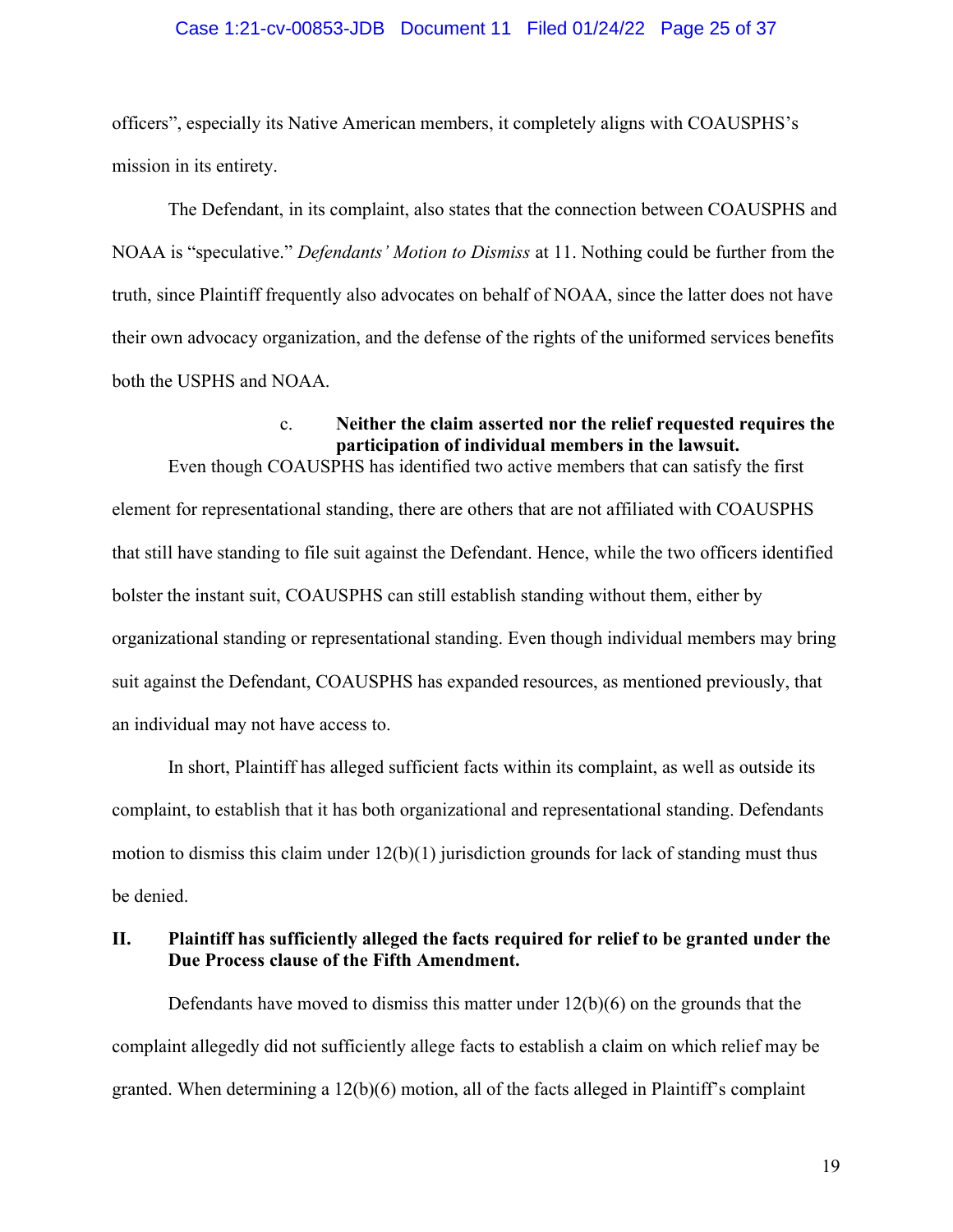#### Case 1:21-cv-00853-JDB Document 11 Filed 01/24/22 Page 26 of 37

must be taken as true. Twombly, 550 U.S. at 557. The Court may consider the facts alleged in the complaint, as well as the exhibits and incorporated documents in the complaint, and facts which the Court can take judicial notice of. EEOC, 117 F.3d at 624. Plaintiff's claim must only be more than speculative and will survive Defendants' motion to dismiss even if the chances of recovery are remote. Twombly, 550 U.S. at 556.

Plaintiff is seeking relief under the Due Process clause of the Fifth Amendment. This clause states that: "No person shall…be deprived of life, liberty, or property without due process of law". U.S. Const. amend. V. It is uncontested that USPHS and NOAA officers were never consulted during the design of the memorial, that is that no process occurred before the alleged harm occurred. The question in controversy is whether harm occurred at all. Plaintiff seeks relief under the Due Process Clause on three grounds. First, that its members have suffered stigma and reputational harm without due process of law thanks to Defendants perpetuation of the wrongful impression that USPHS and NOAA veterans are not "real" veterans without due process of law. A procedural due process claim based on stigma or reputational harm may be sustained if the harm impacts a plaintiff's status in a tangible way. See Trifax Corporation v. District of Columbia, 314 F.3d 641, 644 (D.C. Cir. 2003). Here, Plaintiff, at Complaint ¶63, has clearly alleged that the exclusion of USPHS and NOAA veterans from the societal perception of who is a "real" veteran carries with it a snowball effect of the denial of the tangible societal benefits awarded to veterans. Given that Plaintiff, and its members, were not consulted before Defendants inflicted further reputational harm by furthering this perception, Plaintiff has sufficiently established that this reputational harm was inflicted without due process. See id. Second, as a matter of historical fact, the exclusion of the uniformed services from the bill establishing the monument was a drafting error by Congress. See Eagle Pharmaceuticals, 952 F.3d at 332-3.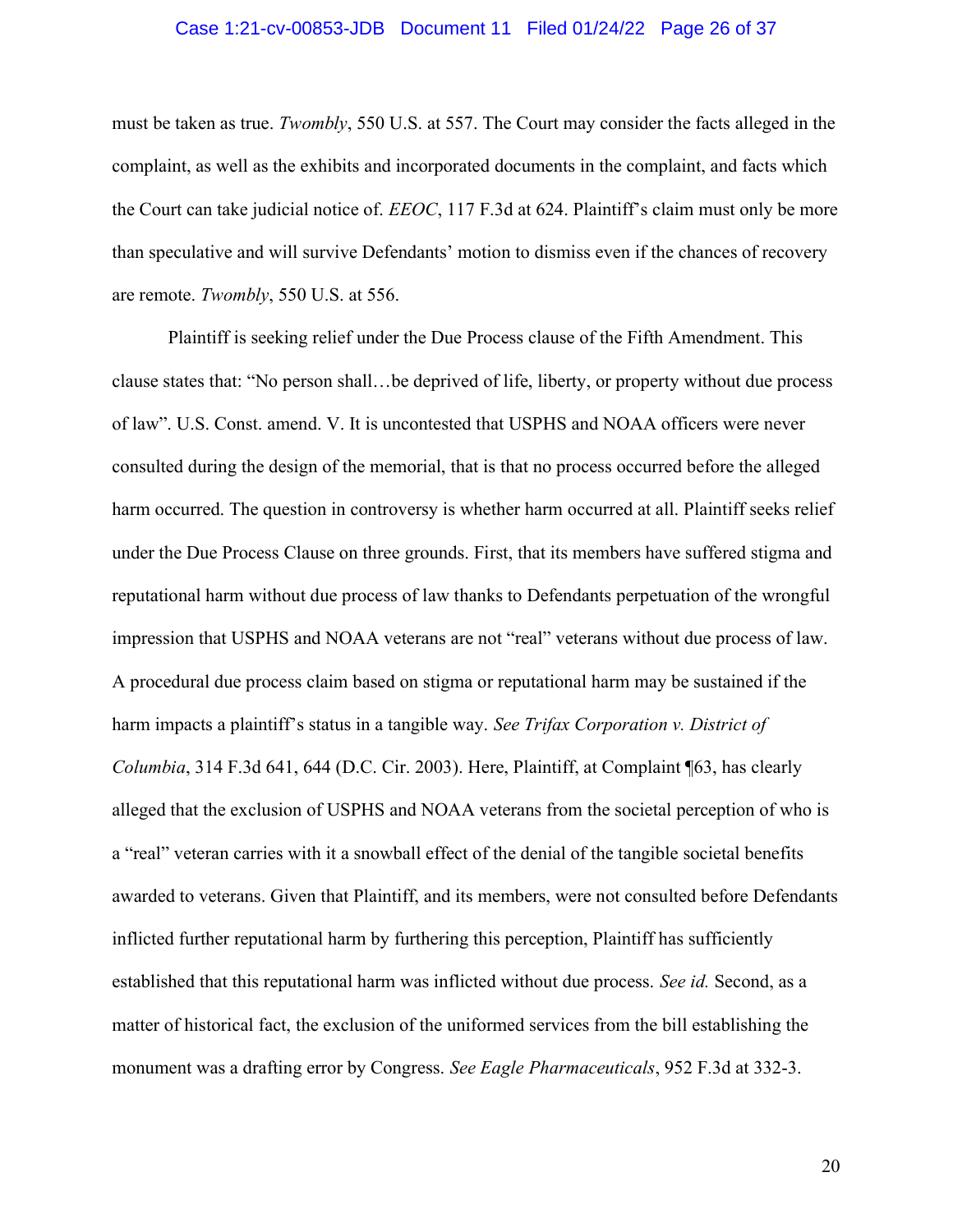#### Case 1:21-cv-00853-JDB Document 11 Filed 01/24/22 Page 27 of 37

Plaintiff has alleged that the monument was intended to remember all Native veterans, which was clearly Congress' intent when authorizing the monument, despite its drafting error. Complaint ¶¶ 38, 61. As such, as Native Veterans, USPHS and NOAA officers had both the procedural right to be consulted during the design and creation of the monument, and the substantive right to be included in the monument. As Defendants denied both rights without due process of law, Plaintiff has also established a Due Process claim on both substantive and procedural grounds upon which relief may be granted. U.S. Const. amend. V.

A. Plaintiff has sufficiently alleged a procedural due process claim based on reputational harm by alleging sufficient facts, alongside the facts that the Court can take judicial notice of, to substantiate that the reputational harm caused by the doubting of the full veterancy of USPHS and NOAA officers carries with it tangible impacts on their status.

As has been previously noted, this Court is permitted to take judicial notice of matters when considering a Rule 12(b)(6) motion. *EEOC*, 117 F.3d at 624. In the D.C. Circuit, a procedural due process claim based on stigma or reputation can be sustained if the harm to reputation impacts the plaintiff's status in a tangible way. Trifax, 314 F.3d at 644.

The question of who qualifies as a "real" veteran carries with it a tangible impact beyond just reputation and stigma. As Plaintiff noted in their complaint, the continued exclusion of USPHS and NOAA veterans from the perception of being "real" veterans carries with it a snowball effect of exclusion from the societal benefits awarded to veterans. Complaint at ¶63. The private sector implicitly places a very high premium on veteran status. Veterans, for example, have a significantly lower unemployment rate than nonveterans of similar ethnic backgrounds. Sara Hylton, supra. This was particularly significant for Black veterans, whose unemployment rate in 2020 was 4% lower (7.5% vs. 11.5%) than their nonveteran counterparts, with Asian veterans not far behind, having a 3.6% lower unemployment rate (5.1% vs. 8.7%),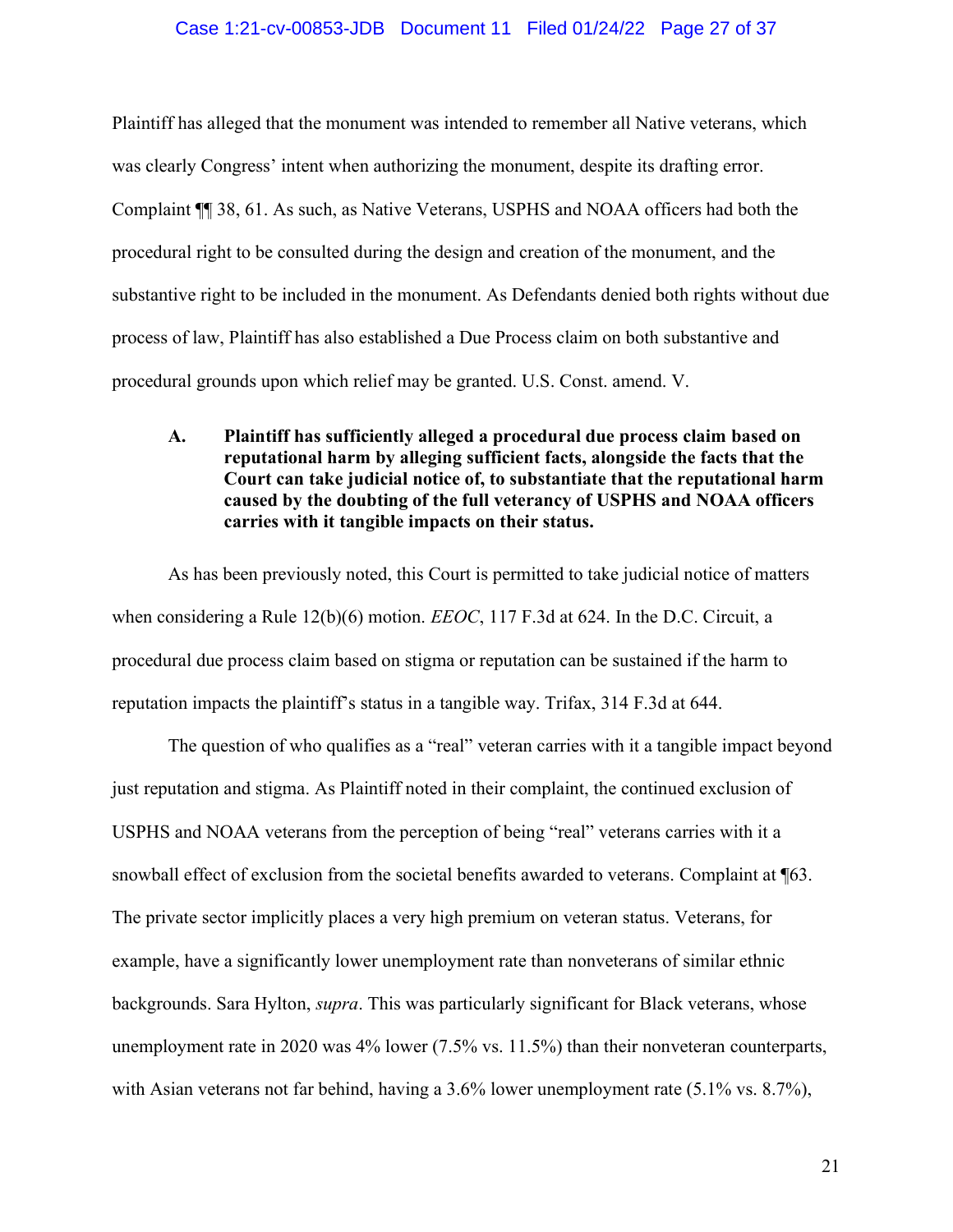#### Case 1:21-cv-00853-JDB Document 11 Filed 01/24/22 Page 28 of 37

and Hispanic or Latino veterans having a 3% lower unemployment rate (7.4% vs. 10.4%). Id. White veterans had a .9% lower unemployment rate (6.1% vs. 7.2%). Id. In addition, government linked organizations like the RAND Corporation heavily promote private hiring of veterans and advertise the special skills that former service members have. See, e.g. Krueger et al., What Veterans Bring to Civilian Workplaces, RAND CORPORATION (2017). Especially for often heavily disadvantage minority groups like American Indians, a potential employer's perception of their veteran status clearly has a significant impact in their hiring prospects.

In fact, several states have moved from the implicit preferential treatment of veterans to explicit, exempting preferential hiring and promotion by civilian employers based on veteran status from state Equal Employment Opportunity laws. See, e.g., Va. Code Ann. § 40.1-27.2 (2021) (Virginia); see also Minn. Stat. § 197.4551 (2021) (Minnesota); see also N.D. Cent. Code 37-19.1-05. The stigma of who is a "real" veteran, fueled by actions such as those of the NMAI, tangibly impacts these laws, and thus the employment prospects of Native veterans of the uniformed services, in two ways. First, in the actual crafting of the laws themselves, which often are explicitly limited to veterans of the armed forces. See, e.g., Minn. Stat. § 197.4551 (which uses Minn. Stat. § 197.447's definition of veteran, which is limited to those who served in a branch of the armed forces).

Second, the stigma also impacts how the ambiguities in these laws may be applied. For example, Virginia includes in its definition of "veteran" someone who has a service-connected disability rating fixed by the VA. Va. Code Ann. § 2.2-2903. VA ratings are available to veterans of the uniformed services, whose service is considered to be "active duty." 38 U.S.C. § 101(21)(c), (24)(a). This means that a USPHS veteran with a disability rating would be eligible for explicitly preferential treatment in private employment (beyond just the question of implicit

22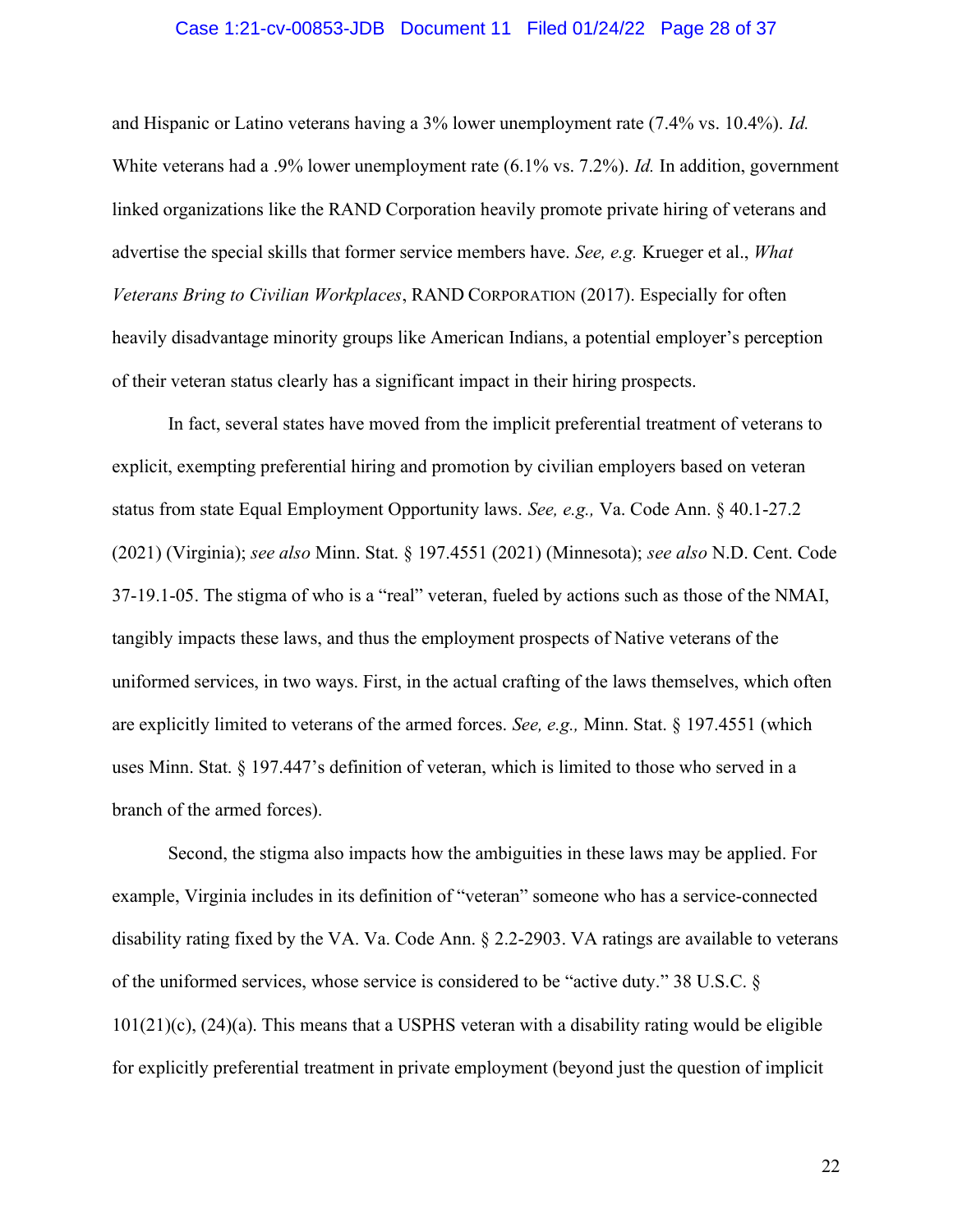#### Case 1:21-cv-00853-JDB Document 11 Filed 01/24/22 Page 29 of 37

treatment). Id.; see Va. Code Ann. §§ 2.2-2093, 40.1-27.2. Yet, the significant stigma associated with their service means that they are far less likely to receive such a significant employment benefit, compared to a veteran of a perceived "real" branch, like the Navy. In addition, they are often denied the wide array of other societal benefits given to veterans, such as discounts or other special grants. The almost certainty of this poorer treatment in the workplace and in the marketplace can be seen by in the analogous debacle that was the roll out of the VA's new ID card system, where the application portal did not even list the uniformed services as an option for the applicant. Megan Hammons, NOAA, USPHS Veterans Now Eligible for Free VA Photo ID Cards, VETERANAID.ORG (July 10, 2018).<sup>11</sup> If the VA, which is specifically tasked with provided benefits to veterans of the Uniformed Services, cannot remember their status as veterans, the public is extremely unlikely to do so as well. See 42 U.S.C. § 213(d).

This continued ignorance as to the veteran status of USPHS officers is one reason why Plaintiff was forced to engage in a long process of advocacy in order to ensure that USPHS officers finally received a DD 214 on retirement. The DD 214 is the standard form that members of the uniformed services receive on the end of their service and is a critical document for obtaining benefits due to veterans from state and federal agencies. Yet, USPHS officers were denied use of this form, resulting in frequent struggles to obtain benefits or recognition of status, as state and federal agencies would often fail to recognize them as veterans without the document. In 2016 the Under Secretary of Defense approved issuance of DD 214's to USPHS officers on separation, but it was only towards the end of 2021 that this actually came into effect. See Memorandum for Acting Assistant Secretary of Health and Human Services for Health from Acting Under Secretary of Defense Paul Levine (May 24, 2016); see also COMMISSIONED CORPS

<sup>11</sup> https://www.veteranaid.org/blog/noaa-usphs-veterans-now-eligible-for-free-va-photo-id-cards/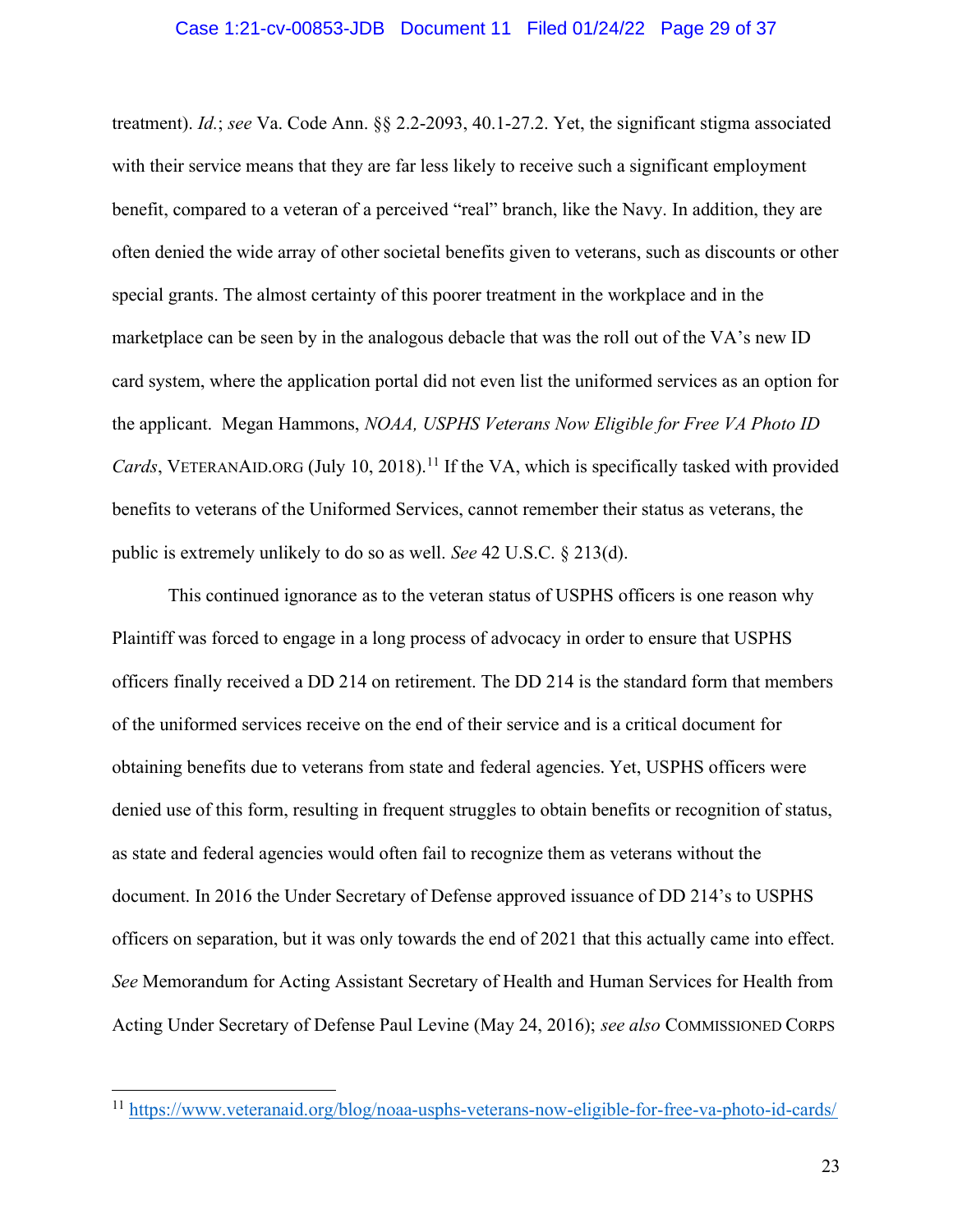OF THE U.S. PUBLIC HEALTH SERVICE, Separations, DCP.PSC.gov (last accessed January 22,  $2022$ ).<sup>12</sup>

The poor treatment of USPHS officers goes far beyond just the frequent denial of the benefits they are entitled to under statute. Nearly three quarters of the USPHS commissioned officer corps were deployed to respond to COVID, yet, despite being due priority for receipt of COVID vaccinations at the start of 2021, as members of the uniformed services, many military healthcare facilities would turn them away due to ignorance as to their status. Diamond, *supra*; see U.S. DEPARTMENT OF HEALTH AND HUMAN SERVICES, Trump Administration Re-Establishes Ready Reserve Corps, supra. Nearly 4,500 uniformed officers, serving their country on deployment to the hottest spots of a lethal pandemic, were forced to scramble, due to the widespread ignorance as to their status, to obtain protection from that pandemic. *Id.* This is a clear tangible, life threatening, impact of the continued propagation of ignorance as to the veteran status of USPHS service members.

In short, veteran status has a critical impact on the employment possibilities of members of ethnic minority groups like Native Americans, in both the private and public sector. This means that the *perception* of a private employer as to whether an applicant is a veteran or not can make the difference between continued unemployment, or stalled out job prospects, and a hiring or promotion. As the D.C. Circuit has held, a due process claim based on stigma or reputation can be sustained if the reputational harm impacts the party's status in a tangible way. Trifax, 314 F.3d 644. As it has been established above, the question of whether or not a veteran of the uniformed services is a "real" veteran has a critical tangible impact on their status. The stigma, pushed by actions like those of the NMAI, has resulted in statutes being explicitly written to

<sup>12</sup> https://dcp.psc.gov/ccmis/separations/DD214%20FAQs.aspx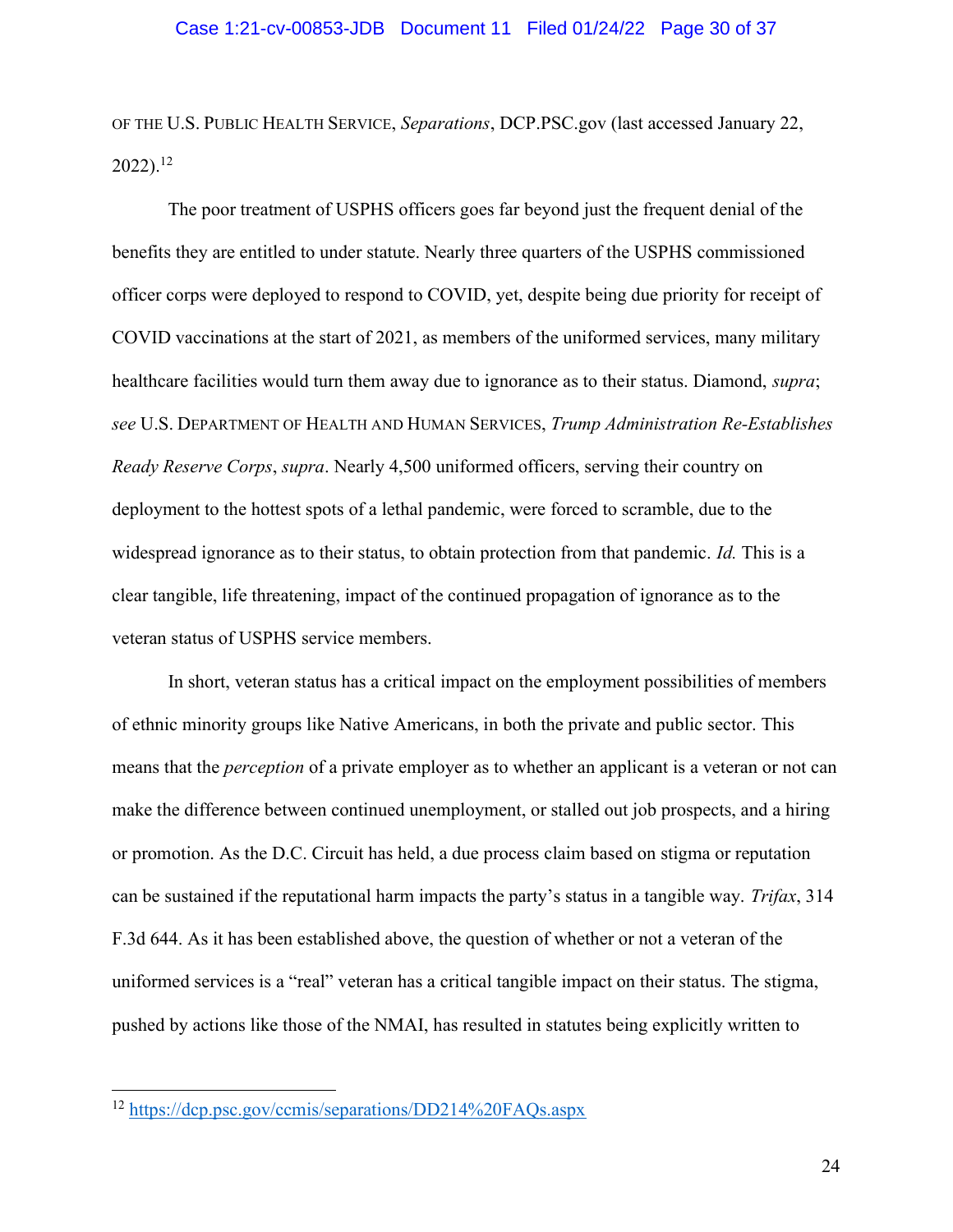#### Case 1:21-cv-00853-JDB Document 11 Filed 01/24/22 Page 31 of 37

deny them the benefits of veteran status. They are also cut off from favorable treatment in Federal employment by the Office of Personnel Management. GOVERNMENT ACCOUNTABILITY OFFICE, Comptroller General Advisory Opinion B-204126 (1981).<sup>13</sup> Even when explicitly told to treat them as veterans by statute, the VA, which is supposed to provide them benefits, still managed to completely neglect them when rolling out the IDs intended to ease the accessing of benefits. Not only are they very likely to be denied the same implicit boost that veterans receive from private employers, they are also likely to be denied access to the explicit favorable treatment permitted under certain state laws. Even when deployed by their nation, they are denied lifesaving preventative measures thanks to ignorance as to their status. Together, this represents clear evidence of the tangible impact of the harm to reputation and stigma associated with the questioning of the veteran status of the uniformed services, a harm to reputation which the NMAI has contributed to. Plaintiff has thus alleged more than sufficient facts for a Fifth Amendment claim based on reputational harm. Trifax, 314 F.3d 644.

B. Plaintiff has alleged sufficient facts to substantiate a procedural and substantial due process claim as the statutory language limiting the Memorial to members of the armed forces was a drafting error by Congress, meaning that Native USPHS and NOAA members should have been consulted when planning the Memorial and were entitled to inclusion in the Memorial.

In order to prove that an underlying statute contains a drafting error, it must be shown that: "either as a matter of historical fact, Congress did not mean what it appears to have said, or that, as a matter of logic and statutory structure, it almost surely could not have meant it." Eagle Pharmaceuticals, 952 F.3d 332-3.

<sup>13</sup> available at https://www.gao.gov/products/b-204126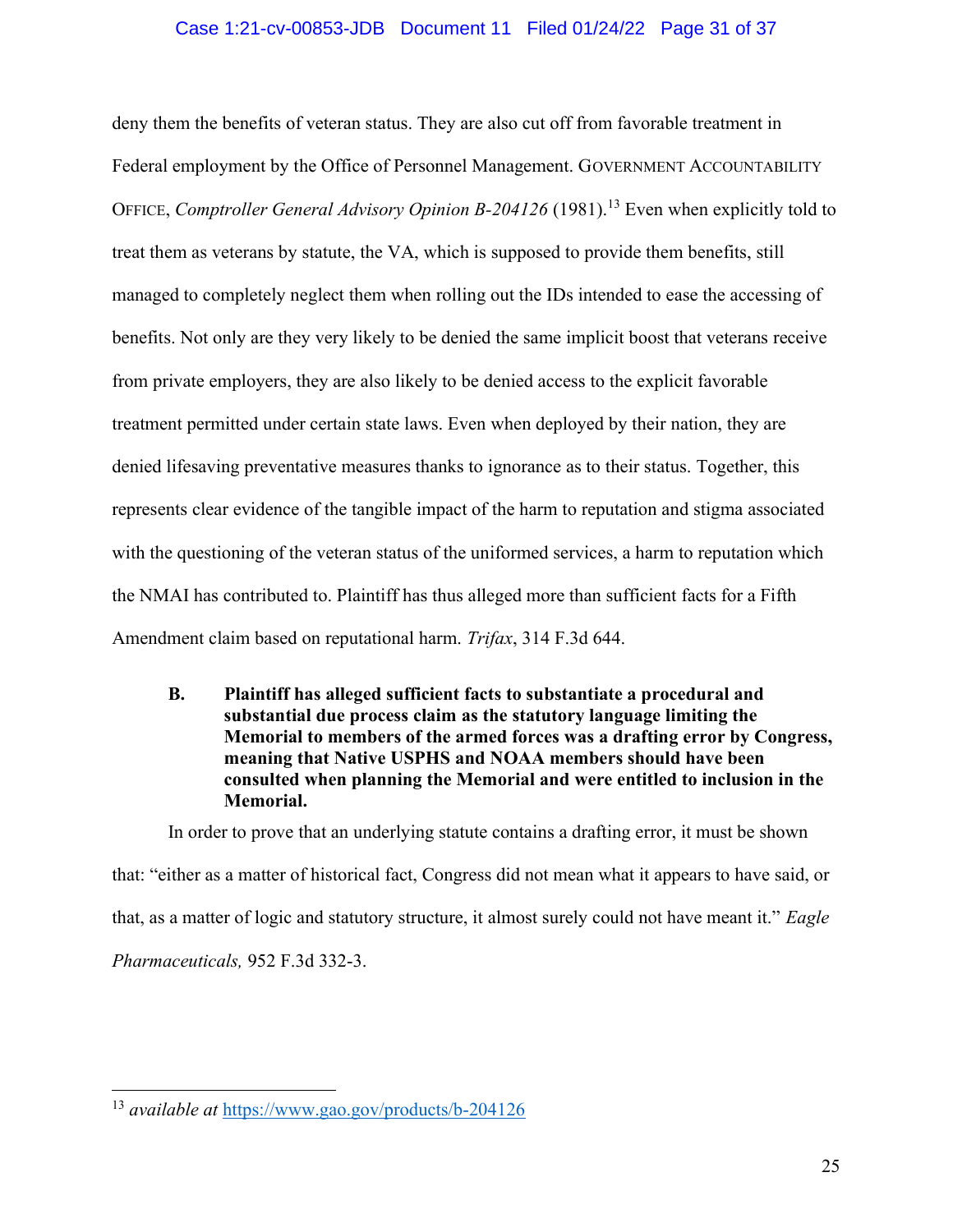#### Case 1:21-cv-00853-JDB Document 11 Filed 01/24/22 Page 32 of 37

 This case, and its consequences, fundamentally turns on whether Congress made a conscious decision to limit the meaning of "veteran" in the statute to only the armed forces. The problematic aspect is that the USPHS and NOAA's small size means that the "uniformed services" as a category are often barely distinct from the "armed forces" for an outside observer. The difference is a mere 7,000 additional personnel in the face of 1,330,000 total active-duty personnel. See Barroso, supra. In effect, Congress must be actively reminded and prodded to ensure that the armed forces aren't merely used as a catch-all term for "veteran." However, when prodded, it has acted accordingly. The service of USPHS officers has since been defined as active-duty military service for V.A. benefits (42 U.S.C. § 213(d)), government retirement benefits (5 U.S.C. § 8331(13)(B)), Service Members Civil Relief (50 U.S.C. § 3911(2)(B)), guaranteed reemployment upon completion of a period of uniformed service (38 U.S.C. § 4313(a)), anti-discrimination laws (42 U.S.C. § 213(f)), and burial in national cemeteries (38 U.S.C. § 2402 and 42 U.S.C. § 213(d)). During times of war, where they have frequently been deployed, including to Iraq and Afghanistan, USPHS officers have all the same rights and privileges as the other offices of the armed forces. 42 U.S.C. § 213(a)(1). If captured, they are covered by the protections of the Geneva Convention. In fact, extension of the Convention's protections to NOAA personnel performing wartime service was the explicit reason why NOAA was made into a uniformed service!

 What this means is that the question of whether or not benefits for veterans, such as Memorialization, is supposed to be limited to either the armed forces, or the uniformed services (a miniscule expansion) is not a political question. When Congress remembers the existence of that additional sliver of personnel, extends the benefits of veterancy in question to USPHS officers. See, e.g., 42 U.S.C. 213 (d). Which is fitting, given that they can, and are frequently,

26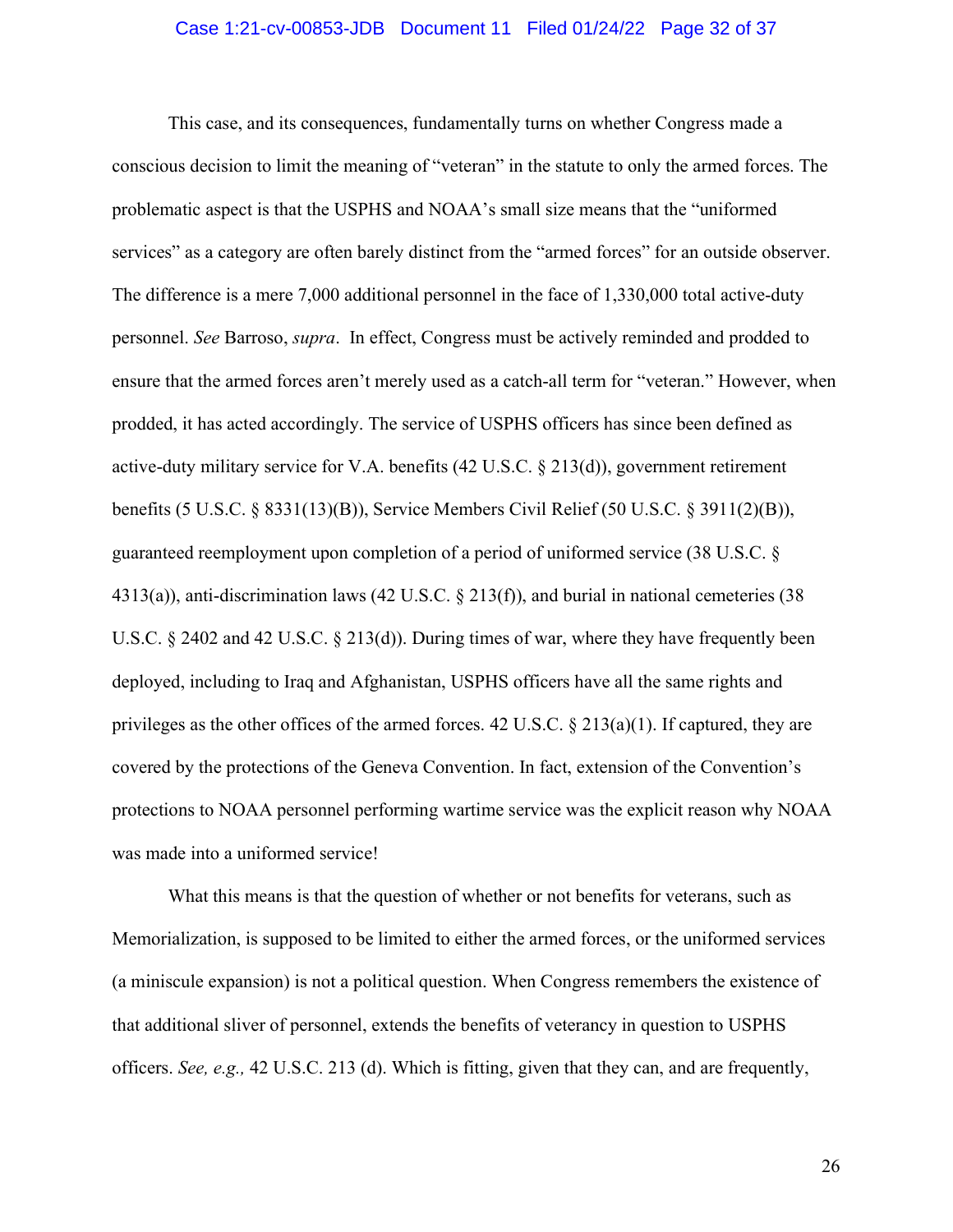#### Case 1:21-cv-00853-JDB Document 11 Filed 01/24/22 Page 33 of 37

deployed to serve their county both at home and abroad, in both wartime and peacetime missions, with 900 USPHS officers service in Iraq and Afghanistan, and three quarters of the service being mobilized to fight COVID. Complaint Exhibit 1; U.S. DEPARTMENT OF HEALTH AND HUMAN SERVICES, Trump Administration Re-Establishes Ready Reserve Corps, supra. The decision has been long since made, it's just a question of ensuring consistent application of the decision, something not aided by the ignorance as to the uniformed services.

 As a matter of historical fact, Congress set out to create a Memorial for what was clearly intended to be all Native American veterans, as exemplified by the name of the Memorial, the "Native American Veterans' Memorial." See 108 Stat. 4067. In the face of this universal intent, and Congress clear consideration of USPHS and NOAA service members as veterans, the language of "armed forces" was a drafting error, not a deliberate political decision. As frequently happens, the Congressional personnel drafting the bill forgot that the last .5% of personnel added by the USPHS and NOAA, when "armed forces" is expanded to "uniformed services," are veterans as well. This is not a conscious choice, given that, as illustrated above, where reminded, Congress has corrected their errors. Yet, their language, speaking in terms of "veterans" makes their intent clear. Id. This was supposed to be a monument for all Native Americans who had proudly wore their country's uniform while serving it both at home and abroad. Id. This is further reinforced by the fact that Native Americans, who already disproportionately serve in the armed forces (being 1.7% of the armed forces and 1.4% of the population), serve even more disproportionately in the USPHS (6% of the USPHS vs. 1.4% of the population). USPHS, USPHS Commissioned Corps Demographics, supra; compare J.D. Simkins and Claire Barrett, A 'Warrior Tradition': Why Native Americans continue fighting for the same government that tried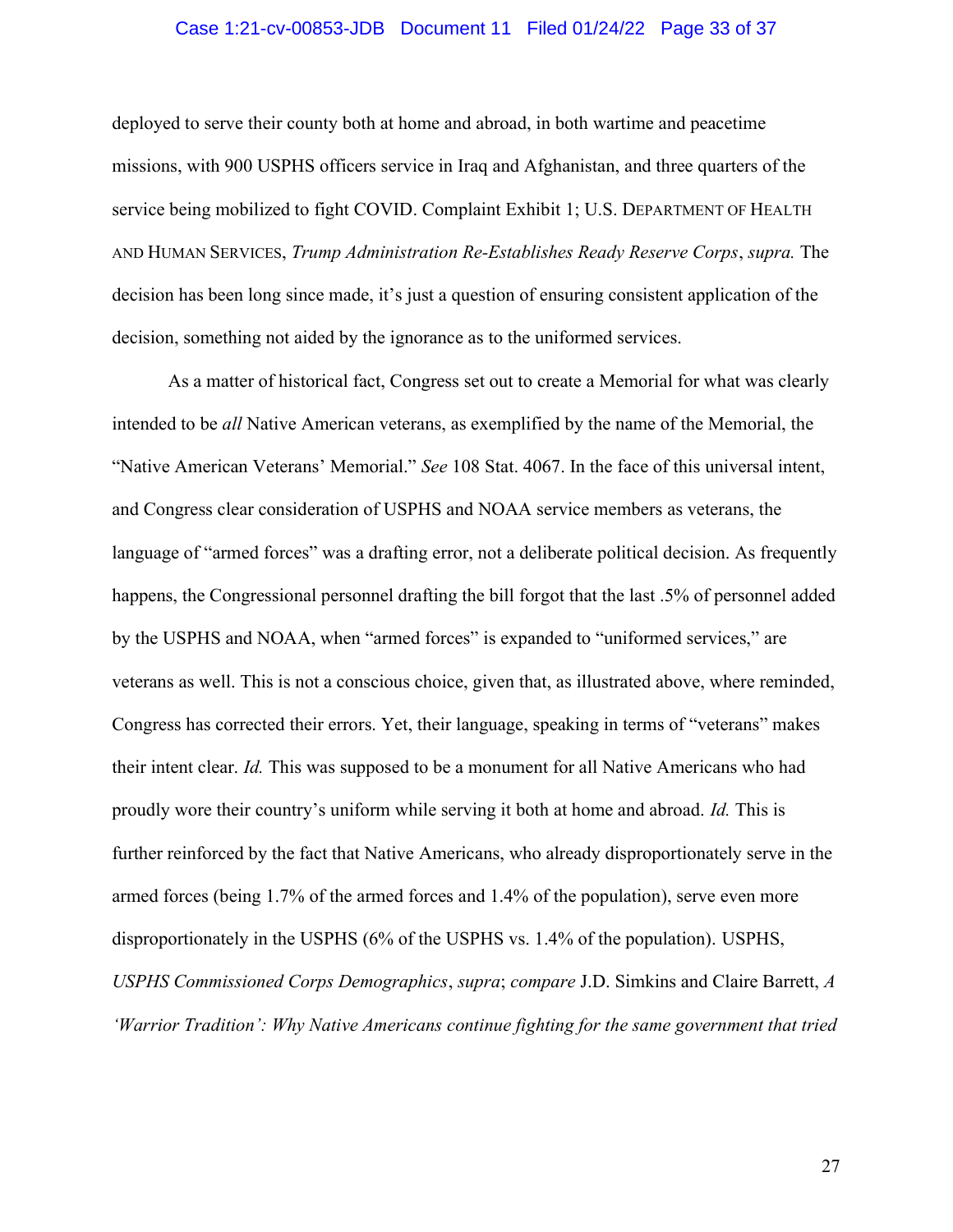#### Case 1:21-cv-00853-JDB Document 11 Filed 01/24/22 Page 34 of 37

to wipe them out, MILITARY TIMES (November 19, 2019).<sup>14</sup> Congress specifically found that this disproportionate service was a major factor in Native Americans deserving their own national Memorial to celebrate their veterans, so it would be puzzling that it intended for the service where Native Americans are most highly represented to be excluded from this celebration and remembrance. See 108 Stat. 4067 at § 2.

 Defendants raises, as proof that the exclusion of the USPHS and NOAA from the memorial was a conscious political decision, the fact that the language which was intended to amend Congress' drafting error stalled out in committee. Defendants' Motion to Dismiss at 16-7. Congressional intent for a bill is read as of the passing of the bill, not in subsequent returns to it. . See, e.g., Cutts v. Fowler, 692 F.2d 138, 139-40 (D.C. Cir. 1982) (determining legislative intent based on the intent at the time of the enactment of the legislation). That Senator Schatz decided to deviate from the clear historical Congressional practices of treating USPHS and NOAA officers as true veterans is not a factor in interpreting the intent, and errors, of Congress in 1994 and 2012. Id. If Senator Schatz's opposition to what was bipartisan language correcting this drafting error is to be seen as relevant to this matter, it is only as further evidence of the need to continue to work against societal ignorance as to the status of USPHS and NOAA personnel. Less than a year after his ignorant sudden change of opinion on the matter, three quarters of the USPHS would be deployed, as noted above, to COVID hot spots, even while being denied vaccinations by similarly ignorant healthcare facilities. See Diamond, supra; see U.S. DEPARTMENT OF HEALTH AND HUMAN SERVICES, Trump Administration Re-Establishes Ready Reserve Corps, supra.

<sup>14</sup> https://www.militarytimes.com/off-duty/military-culture/2019/11/15/a-warrior-tradition-whynative-americans-continue-fighting-for-the-same-government-that-tried-to-wipe-them-out/.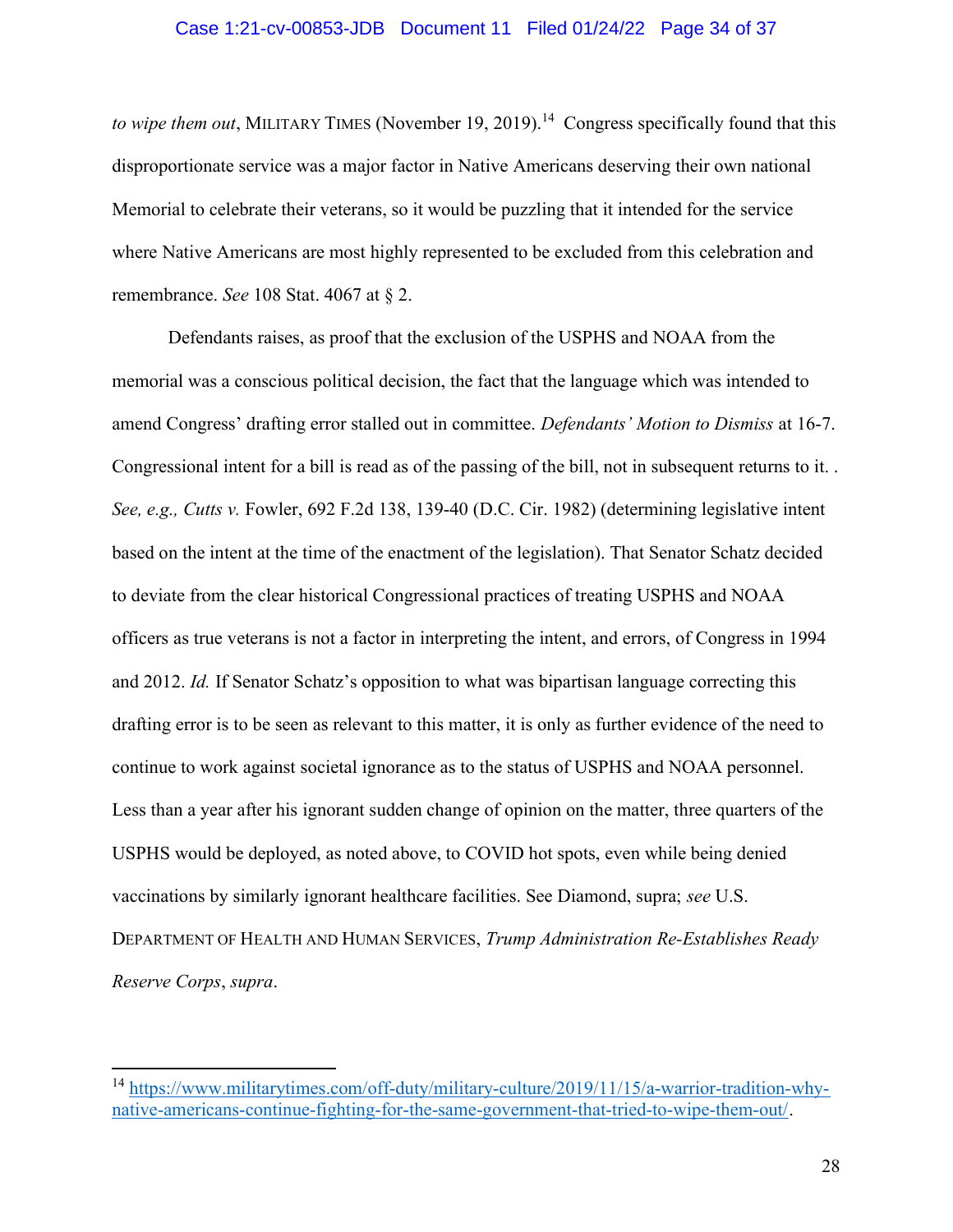#### Case 1:21-cv-00853-JDB Document 11 Filed 01/24/22 Page 35 of 37

 Given that Congress, as a matter of historical fact, could not have meant to exclude the uniformed services from the Memorial when the 1994 and 2012 bills were written, this means that Plaintiff clearly has alleged both a sufficient procedural and substantial due process claim. See Eagle Pharmaceuticals, 952 F.3d at 332-3. The Smithsonian, without due process to Native USPHS and NOAA veterans, both violated the procedural rights of the Native members of Plaintiff's organization to give their input on a memorial which was intended to celebrate *all* veterans and violated their substantial rights to have their honorable service be remembered, taught, and celebrated to the wider public. See id.; see 108 Stat. 4067; see Complaint Exhibit 2; see Defendants Motion to Dismiss at 3-4.

 Plaintiff has alleged sufficient facts to establish both procedural due process claims under both the infliction of reputational harm and stigma without due process, and the denial of the right of Native USPHS and NOAA to be consulted in the creation of the monument. In addition, it has alleged sufficient facts to establish a substantive due process claim on the grounds of the denial of the entitlement of USPHS and NOAA veterans to be represented, through the emblems of their services, on the monument. Given that Plaintiff has thus alleged sufficient facts to establish a claim upon which relief may be granted, Defendants' motion to dismiss on F.R.C.P. 12(b)(6) grounds must be denied. U.S. Const. amend. V. Twombly, 550 U.S. at 556-7; F.R.C.P. 12(b)(6).

#### III. The political question doctrine does not apply to due process claims.

Defendants has argued that Plaintiff's claim must be dismissed, on the grounds that this Court lacks jurisdiction, pursuant to the political question doctrine. The political question doctrine is fundamentally a question about the separation of powers and seeks to remove from the judiciary the policy choices and value determinations allocated to the executive branch. El-Shifa Pharmaceutical Industries Co. v. United States, 607 F.3d 836, 840 (D.C. Cir. 2010). The

29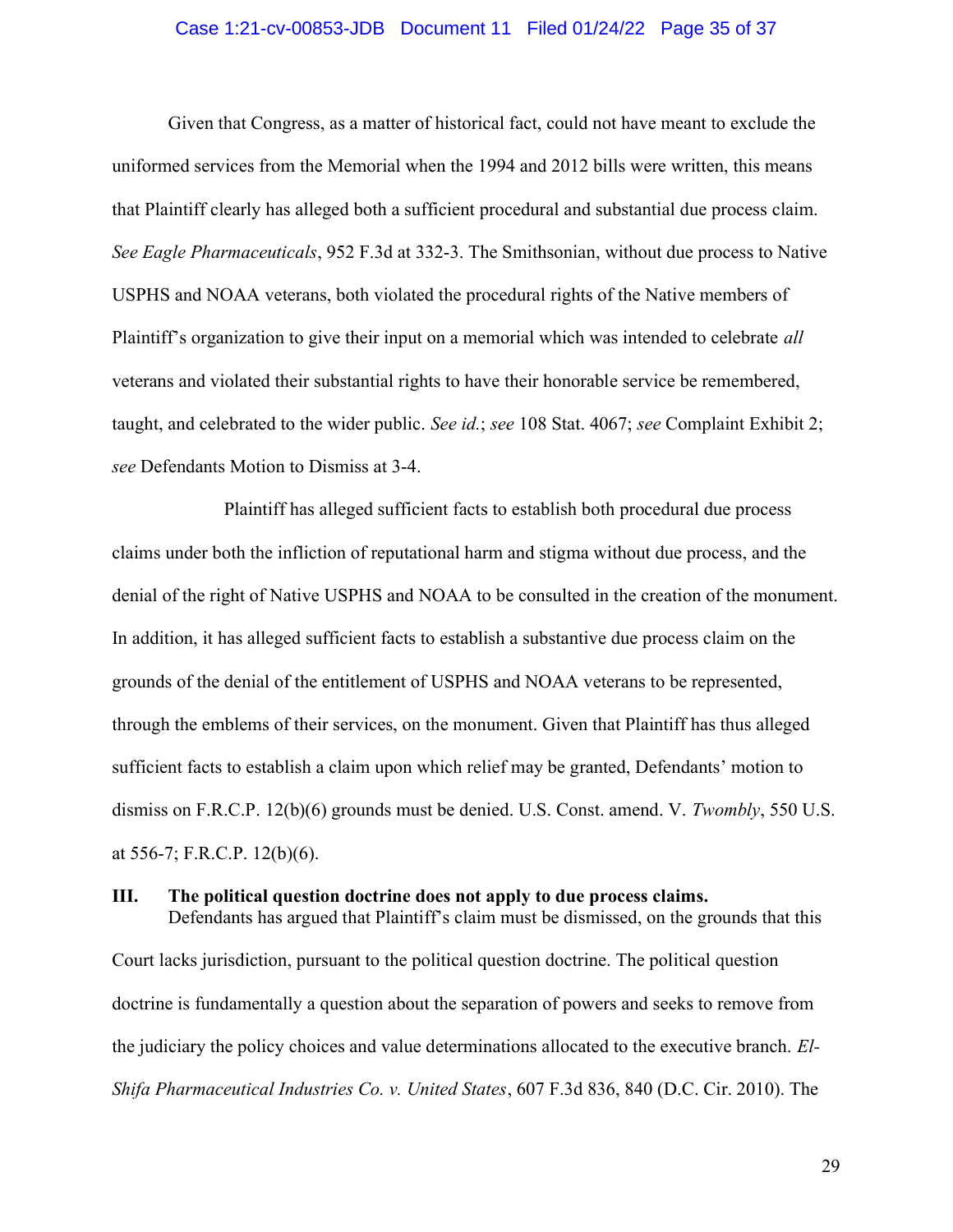#### Case 1:21-cv-00853-JDB Document 11 Filed 01/24/22 Page 36 of 37

courts of the D.C. Circuit, both district and appellate, have consistently held that Fifth Amendment due process claims are not excluded by the political question doctrine, even when they intersect with the highest of policy concerns. See Ralls Corp. v. Comm. On Foreign Inv., 758 F.3d 296, 314 (D.C. Cir. 2014); see Al-Aulaqi v. Panetta, 35 F.Supp.3d 56, 70 (D.D.C., 2014). This is because the interpretation and application of the Fifth Amendment is fundamentally within the domain of the judiciary. Ralls Corp., 758 F.3d at 314. ("To the contrary, and as the Supreme Court recognized long ago, interpreting the provisions of the Constitution is the role the Framers entrusted to the judiciary.")

As has been established above in Issue II, Plaintiff has a established a cognizable Fifth Amendment claim, and has the rights to pursue such claims as both an organization registered in the United States and as the representative of its membership, who are American citizens. As such, under D.C. Circuit precedence, the political question doctrine does not apply here and this question is justiciable.

#### **CONCLUSION**

 Wherefor, for the reasons set out above, Plaintiff requests that this Court DENY Defendants' Motion to Dismiss under both Rules 12(b)(1) and 12(b)(6).

Dated: January 24, 2022 Respectfully submitted,

/s/DavidP.Sheldon

David P. Sheldon (DC Bar # 446039) Law Offices of David P. Sheldon, P.L.L.C. 100 M. St. SE, Suite 600 Washington, DC 20003 Tel: 202.546.9575 Fax: 202.546.0135 Counsel for Plaintiff